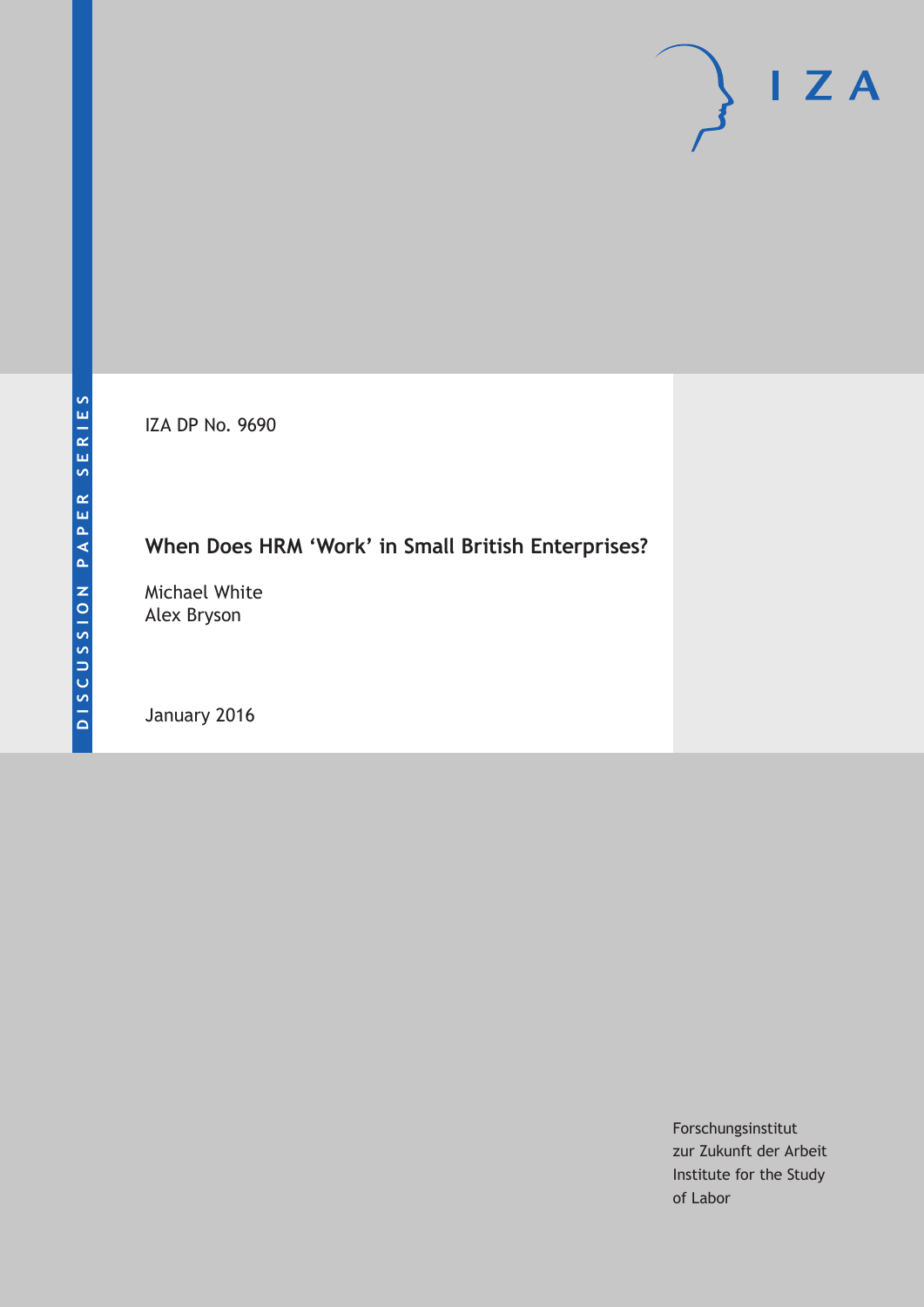# **When Does HRM 'Work' in Small British Enterprises?**

### **Michael White**

*Policy Studies Institute* 

### **Alex Bryson**

*University College London, NIESR and IZA* 

Discussion Paper No. 9690 January 2016

IZA

P.O. Box 7240 53072 Bonn **Germany** 

Phone: +49-228-3894-0 Fax: +49-228-3894-180 E-mail: iza@iza.org

Any opinions expressed here are those of the author(s) and not those of IZA. Research published in this series may include views on policy, but the institute itself takes no institutional policy positions. The IZA research network is committed to the IZA Guiding Principles of Research Integrity.

The Institute for the Study of Labor (IZA) in Bonn is a local and virtual international research center and a place of communication between science, politics and business. IZA is an independent nonprofit organization supported by Deutsche Post Foundation. The center is associated with the University of Bonn and offers a stimulating research environment through its international network, workshops and conferences, data service, project support, research visits and doctoral program. IZA engages in (i) original and internationally competitive research in all fields of labor economics, (ii) development of policy concepts, and (iii) dissemination of research results and concepts to the interested public.

IZA Discussion Papers often represent preliminary work and are circulated to encourage discussion. Citation of such a paper should account for its provisional character. A revised version may be available directly from the author.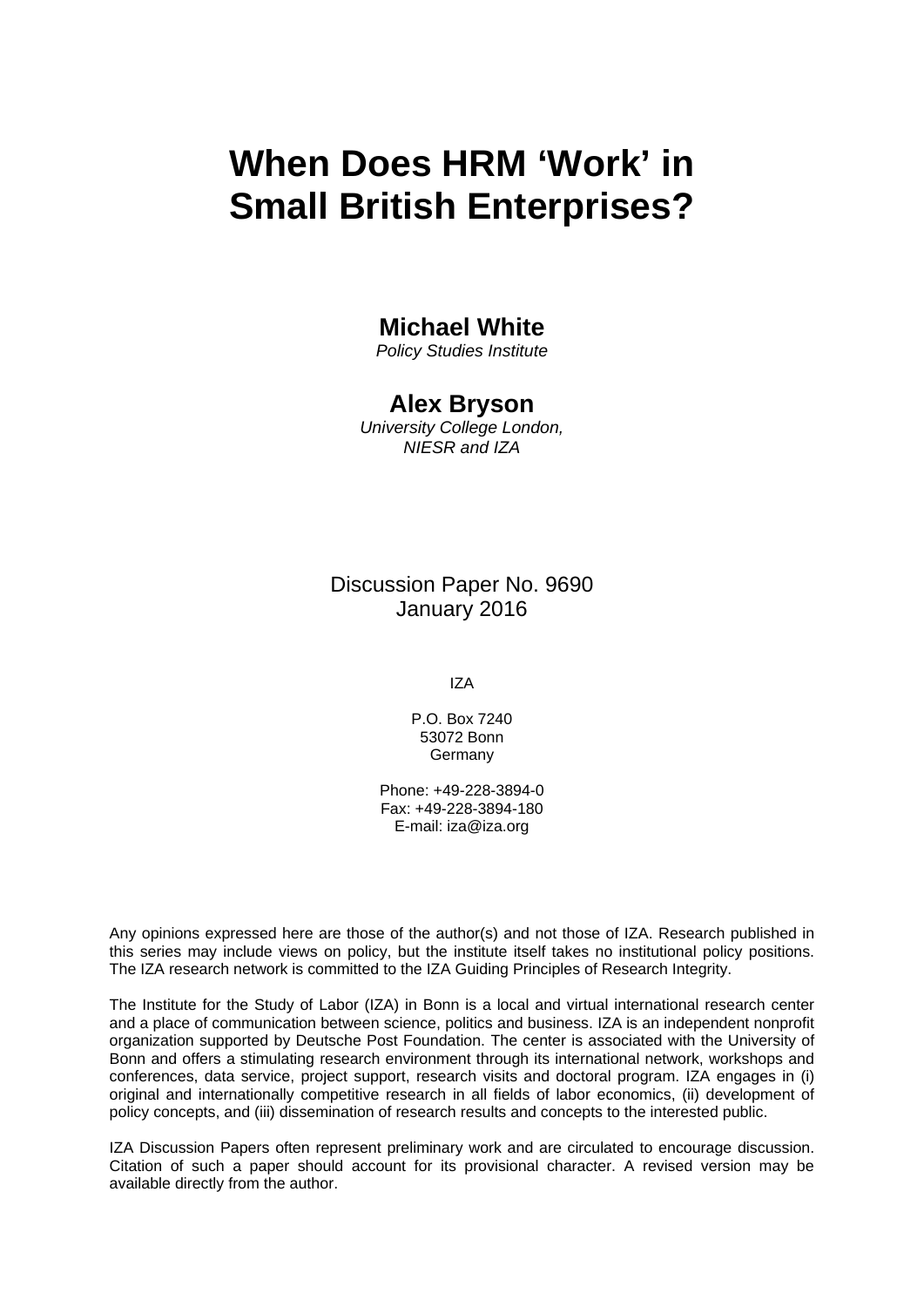IZA Discussion Paper No. 9690 January 2016

# **ABSTRACT**

## **When Does HRM 'Work' in Small British Enterprises?\***

Using nationally representative workplace data we find substantial use of high-performance work systems (HPWS) in Britain's small enterprises. We find empirical support for the proposition that HPWS have a non-linear association with employees' overall job attitude, with a positive association apparent where HPWS are used intensively. These associations are robust to factors often cited as obstacles to HPWS implementation such as informality and family ownership.

JEL Classification: J28, M50, M54

Keywords: human resource management, high-performance work system, small firms, organisational commitment, job satisfaction

Corresponding author:

 $\overline{\phantom{a}}$ 

Alex Bryson Department of Social Science University College London Gower Street London WC1E 6BT United Kingdom E-mail: a.bryson@ucl.ac.uk

<sup>\*</sup> The authors acknowledge the Department of Trade and Industry, the Economic and Social Research Council, the Advisory, Conciliation and Arbitration Service and the Policy Studies Institute as the originators of the 2004 Workplace Employment Relations Survey data, and the Data Archive at the University of Essex as the distributor of the data. The National Centre for Social Research was commissioned to conduct the survey fieldwork on behalf of the sponsors. Alex Bryson thanks the Research Institute of the Finnish Economy and the Labour Institute for Economic Research for funding.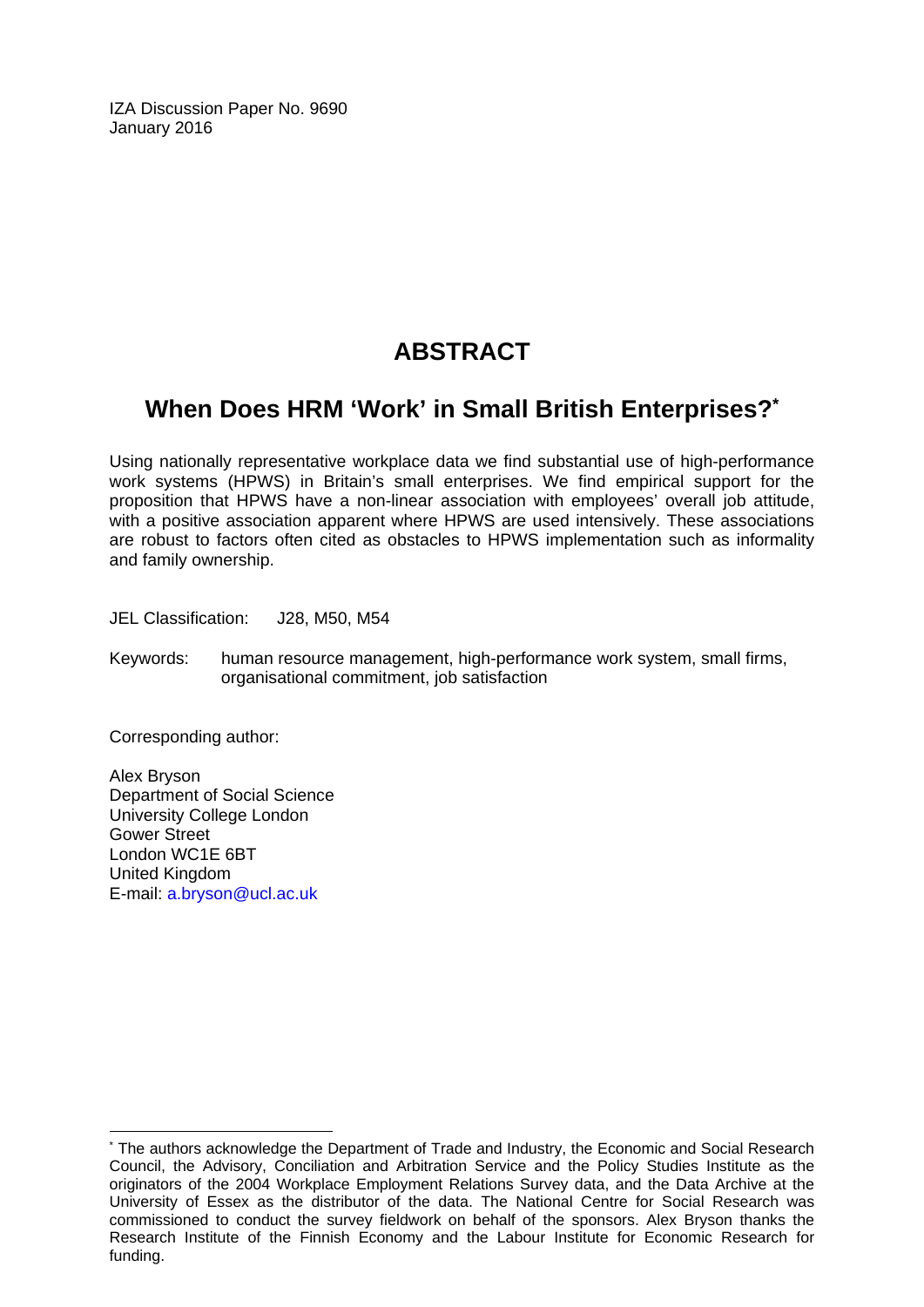#### **1 Introduction**

In Britain during the period 1997-2008, small firms created 65 per cent of new jobs and provided about half of all employment in the private sector (Hijzen et al. 2010). On a net basis – i.e. after allowing for job 'destruction' – small firms constitute the main locus of employment growth in Britain. Given small firms' high degree of dynamism, any set of policies or practices that helps them survive and flourish has large potential for positively impacting the national labour market.

The research reported in the present article focuses on human resource management (HRM) and more particularly on a set of HRM practices that are now often labeled 'high performance work systems' (HPWS) . HRM/HPWS looks a plausible source of strength for the smaller enterprise, in view of the extensive theoretical analysis and empirical evidence concerning its positive effects on firm performance and/or on employee attitudes and welfare (see e.g. Appelbaum et al. 2000; Becker and Huselid 2006; Bloom and van Reenen 2010). On the other hand, it has been argued (e.g., Marlow 2006) that small firms have distinctive characteristics making them unsuitable sites for the application of HRM systems. These critiques suggest not only that HRM may not be useful but that its introduction in small workplaces may be harmful. The issue is hard to resolve from existing evidence, for while a voluminous literature on HRM and HPWS has grown up, this chiefly focuses on large firms and the role of these practices in small enterprises has been much less explored.

The present research considers the possibility that HRM/HPWS may have *both* negative *and* positive impacts on small enterprises, depending on the intensity with which these practices are implemented and developed at various times. This possibility is suggested by ideas already established in the HRM literature that effective implementation depends on the 'bundling' of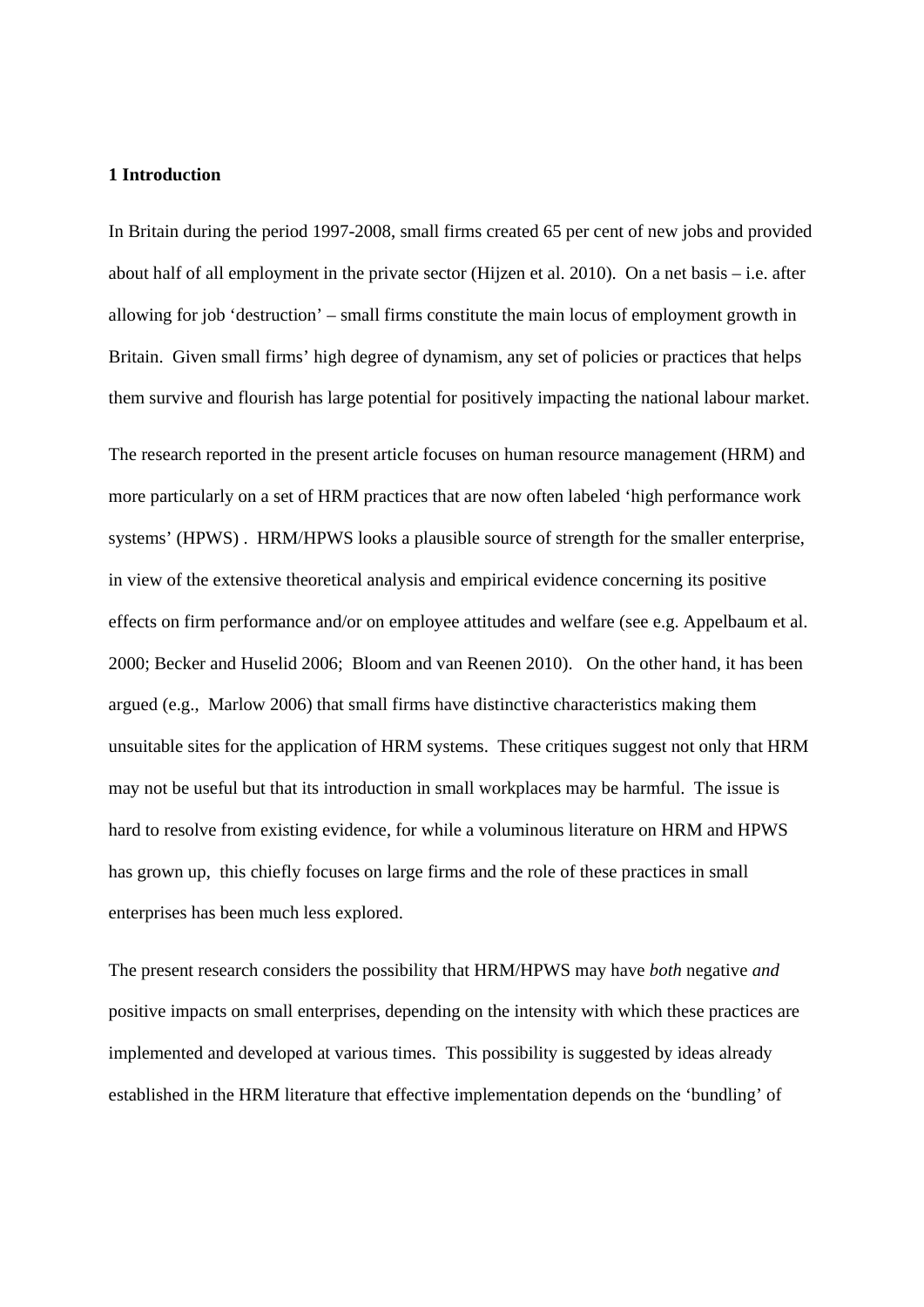work practices, and that there are 'thresholds' of effectiveness. These ideas indicate that the effects of HRM/HPWS are likely to take a non-linear form. From the viewpoint of practice, the problem for small enterprise management may be how to arrive at the threshold where HRM/HPWS is a big enough 'bundle' to have a positive impact.

Although as already mentioned there is a large body of evidence indicating that HRM/HPWS has positive effects on performance, the causal interpretation of the findings has been strongly contested (see, e.g., Wall and Wood 2005; Wright et al. 2005). The approach adopted here is to focus on a specific *causal mechanism* – the strategy adopted in much medical research (Bradford Hill 1966). We postulate that the mechanism underlying HPWS' impact on performance is an increase in the intrinsic motivation of work.<sup>1</sup>

We conceptualize work motivation as the fulfillment of values that can be found in work, and we assess employees' motivation in terms of work attitudes. The link between attitudes and motivation comes both from psychological theory (Fishbein 1967; Locke 1996; Gagné and Deci 2005; Latham and Pinder 2005) and from the empirical work of Harrison et al. (2006) in developing the 'overall job attitude' concept and demonstrating the strong relationship between overall attitude measures and employee behaviour.

The findings of this research make several new contributions to the literature on HRM/HPWS in small enterprises. As hypothesized, we find a markedly non-linear relationship between HRM/HPWS and employee attitudes/labour performance, indicative of a threshold that has to be reached before such systems become effective. We find however that once this threshold has

-

<sup>&</sup>lt;sup>1</sup> 'Motivation' is sometimes used in applied work to indicate effort or performance, e.g. see the 'motivation' scale in Godard (2001); this usage reverses cause and consequence. We use the term in its common-language sense (see the Oxford Concise Dictionary) – a clearly causal one – which is also the sense of the term in the 'motivation theories' of classical psychology.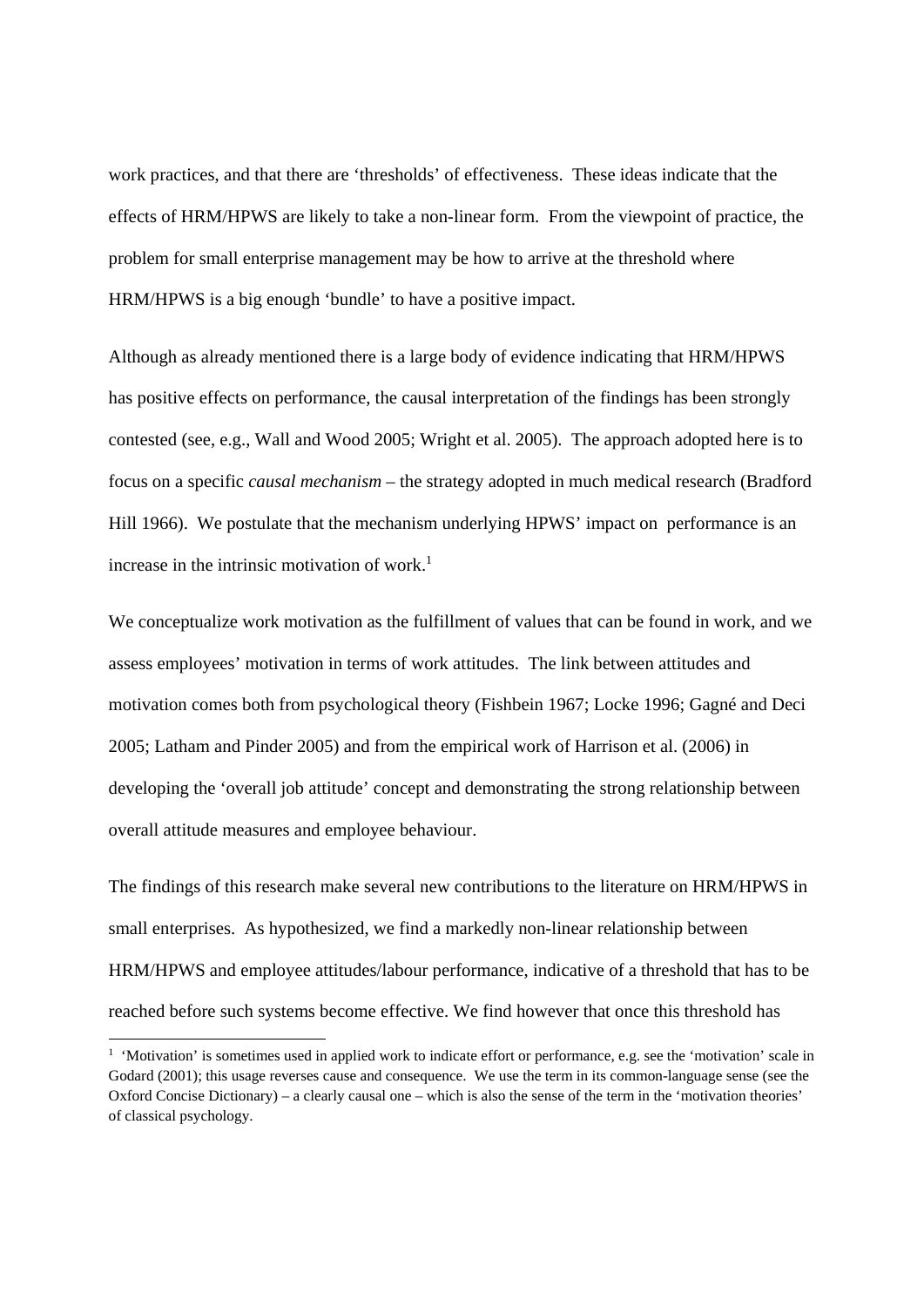been crossed HRM/HPWS has positive effects across size groupings in the 5-99 employees range, and we also find surprisingly high implementation rates of HRM/HPWS in even the smallest enterprises considered. Thus, effective HRM/HPWS appears achievable in small enterprises even though it often falls short of this goal. Finally, we find that the HRM/HPWS effects are unaffected by controls for degree of formalization, family ownership, and newness of workplace, which have previously been cited as obstacles to HRM implementation .

#### **2 Conceptualizing HRM/HPWS and its effects**

#### *2.1 A dual concept of work motivation via HRM*

This research focuses on that part of HRM that is concerned with encouraging higher job performance, especially the notion of 'high performance work systems'(HPWS: Appelbaum et al. 2000). Closely related to the HPWS idea are notions of 'high commitment' or 'high involvement' HRM practice that are prominent in the British literature .

HPWS advocates have referred to the values and rewards that people could find in their work . Appelbaum et al. (2000:46) stated simply that 'Jobs that are challenging and make use of workers' skills are intrinsically rewarding'. Guest (1987:511) highlighted challenge, autonomy, learning opportunities and 'self-control' as the values that HRM could or should release. Early contributions to this type of concept include Lawler and Hall (1970: 306), and Walton (1972). In another line of argument, Walton (1985) spoke of HRM systems as facilitating a transition 'from control to commitment'.

Work psychology proposes that people approach employment with certain personal *values* that they want to fulfill: insofar as the nature of their work permits them to do so, work activity is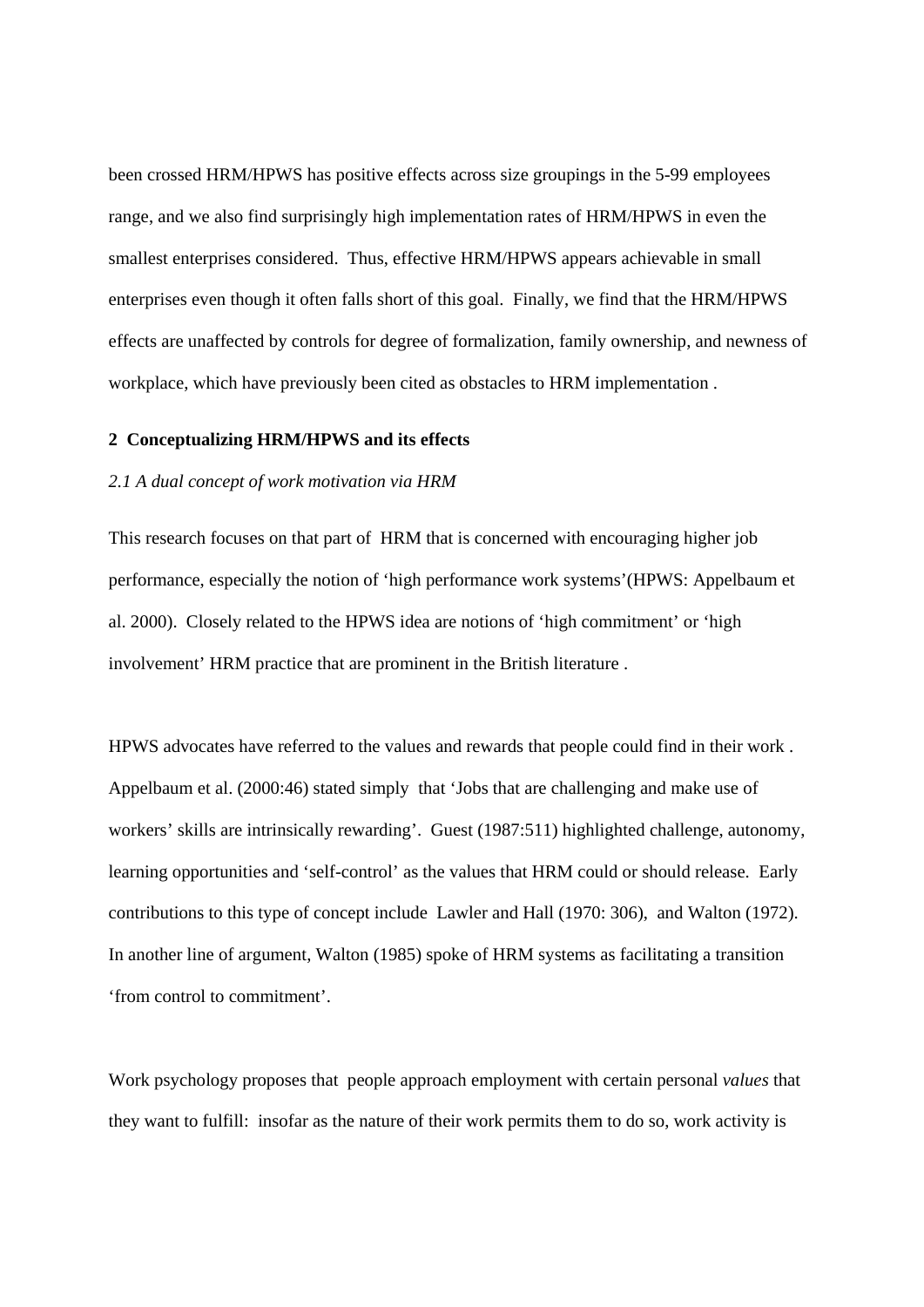reinforced and strengthened. This idea is succinctly summarized by Latham and Pinder (2005: 491) who state: 'Values are rooted in needs and provide a principal basis for goals. They are acquired through cognition and experience ... Goals are the mechanism by which values lead to action'. Goal theory and its relation to values is developed by Locke (1996).

Values are further implicated in the pathway to 'commitment'. Selznick (1957) argued that organizations can establish service values that are attractive to individuals, who in identifying themselves with those values and acting in accordance with them also become committed to the organization. The idea is developed by Kalleberg and Berg (1987) who define organizational commitment as employee identification with the goals and values of an organization coupled with willingness to exert effort to help the organization succeed.

The motivation that we associate with HRM/HPWS thus consists of a value loop between job (or task) design via goal fulfilment to intrinsic job satisfaction (IJS), and a value loop from the organization's service mission via employee identification to organizational commitment (OC). To assess motivation, we take advantage of a close linkage between motivation and attitudes that has been proposed both from the side of work motivation theory (e.g., Locke 1996: Gagné and Deci 2005:353) and from the side of attitude theory (Fishbein 1967). Consistent with theory, the dual motivational concept has an attitudinal equivalent that has been operationalized by Harrison et al. (2006) as 'overall job attitude'. These authors show that job satisfaction and organizational commitment (together called 'overall jobs attitude') play a central role in predicting 'work engagement', where the latter consists of task performance, contextual performance (elsewhere called organizational citizenship behaviour), lateness, absence, and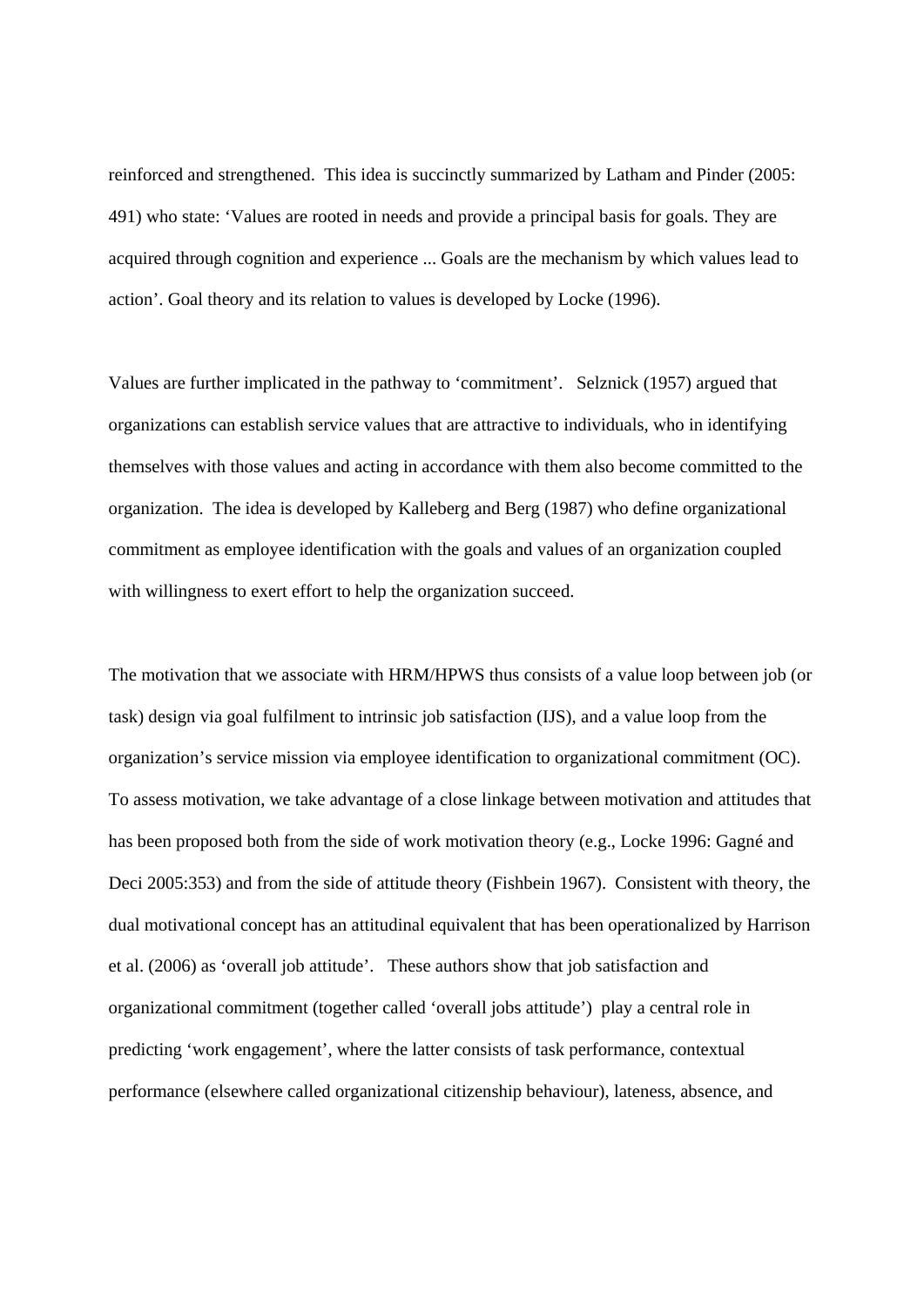propensity to quit. Synthesizing a wide range of research studies, they estimate a correlation of 0.50 between overall job attitude and work engagement.

#### *2.2 How HRM/HPWS embodies motivation*

Previous research (e.g. Appelbaum et al. 2000) suggests participation and team organization (team-working) are the central domains of HRM practice that raise performance. 'Participation' refers to methods by which employees can make contributions that directly relate to work tasks and work organization. This may take the form of two-way communication meetings and 'briefing groups' for management and staff, or the use of 'quality circles' or problem-solving groups, that feed ideas and proposals upward. McGovern et al. (2007: 117-8) show that these are the main influences on whether British employees see themselves as having a personal say in changes affecting their jobs. Group- or team-working organization is highlighted in most studies on the HRM-performance relationship. Team roles supported by skill development enable employees to widen skills, experience more challenge in their work, and experience increased relatedness with colleagues.

Whereas participation and team-working represent relatively recent innovations in work organization, there are several more traditional aspects of HRM/personnel management that have been adapted to fit into an HPWS specification (see Appelbaum et al. 2000). Financial incentives can be extended with group/workplace bonuses or profit-shares. Training and development can help employees take on variable job roles within teams. Recruitment and selection are complementary to training and also help develop commitment to high performance goals (Hackman and Oldham 1975, Locke 1996).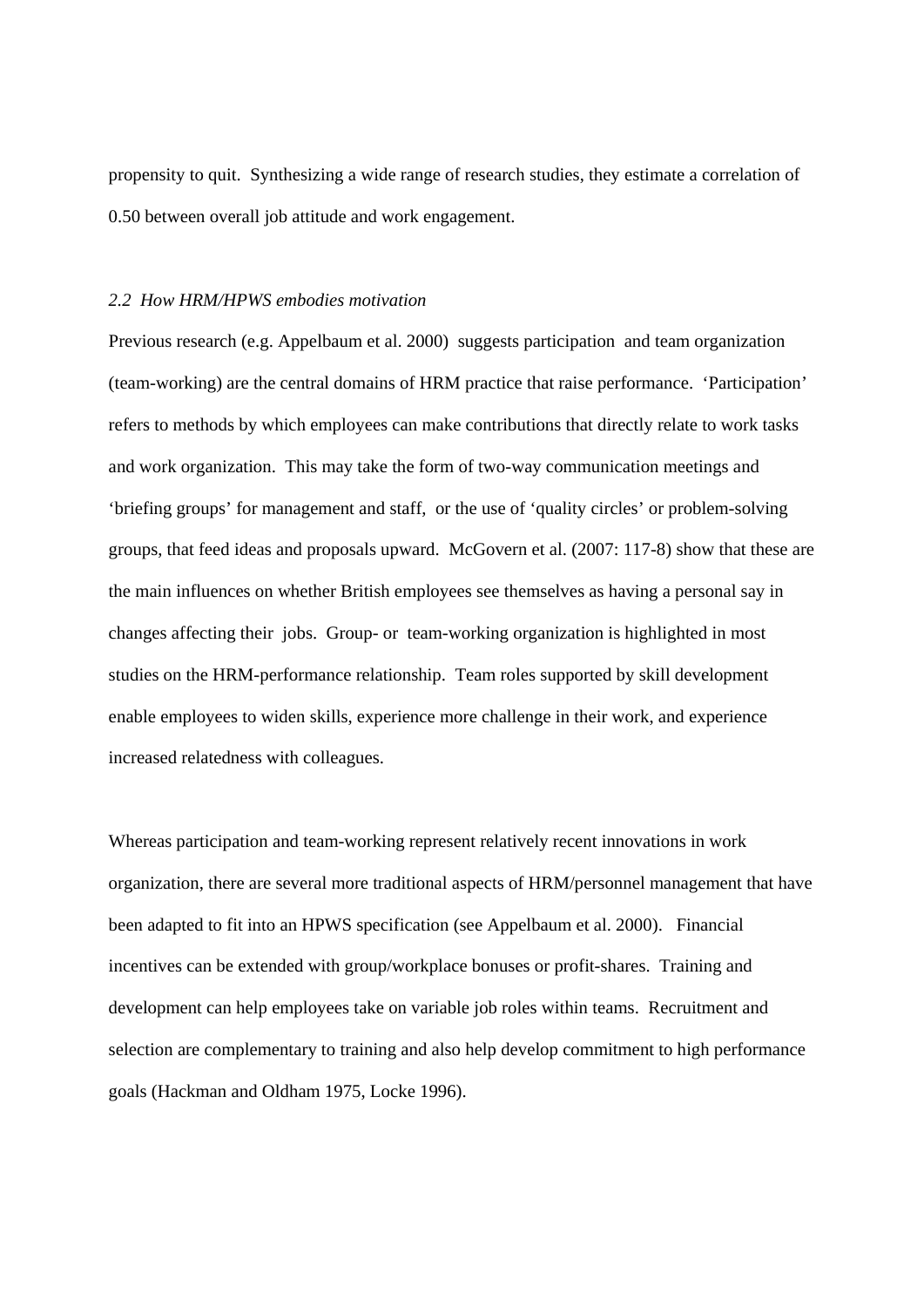Becker and Huselid (2006) argue that for a major positive impact from HRM it is necessary that relevant work practices are 'bundled' in a mutually supportive way. Why this may be so is theorized more fully by Bowen and Ostroff (2004) (henceforth, BO). These authors maintain that 'HRM practices can be viewed as a symbolic or signalling function' (BO: 206). If HRM is to alter employee behaviour and performance, it must be a 'strong system' communicating persuasive messages: implementing *a wide range of practices* is valuable in strengthening the HRM message and making it salient. We further suggest that the BO thesis also connects with the idea that HRM systems can project organizational values, such as caring for employees and regarding their views as important, with which individuals can identify. Such a message is more likely to be trusted when the organization demonstrates its seriousness by implementing a wide range of complementary practices. Inconsistency or half-heartedness, on the other hand, can be interpreted as insincerity.

#### *2.3 Adapting the HRM/HPWS concept to small enterprises*

Before discussing the application of HPWS to small enterprises, one needs to consider how they differ from larger workplaces or larger firms – as almost all authorities agree they do. To this question three main answers have been proposed: (1) Small enterprises have a high degree of informality, (2) they are often affected by family ownership and family management, and (3) smallness is often coupled with 'newness'. (For reviews exploring these issues, see deKok and Uhlaner 2001; Cardon and Stevens 2004). We focus our further discussion on (1) as it is the most frequently invoked concept to explain small firm distinctiveness.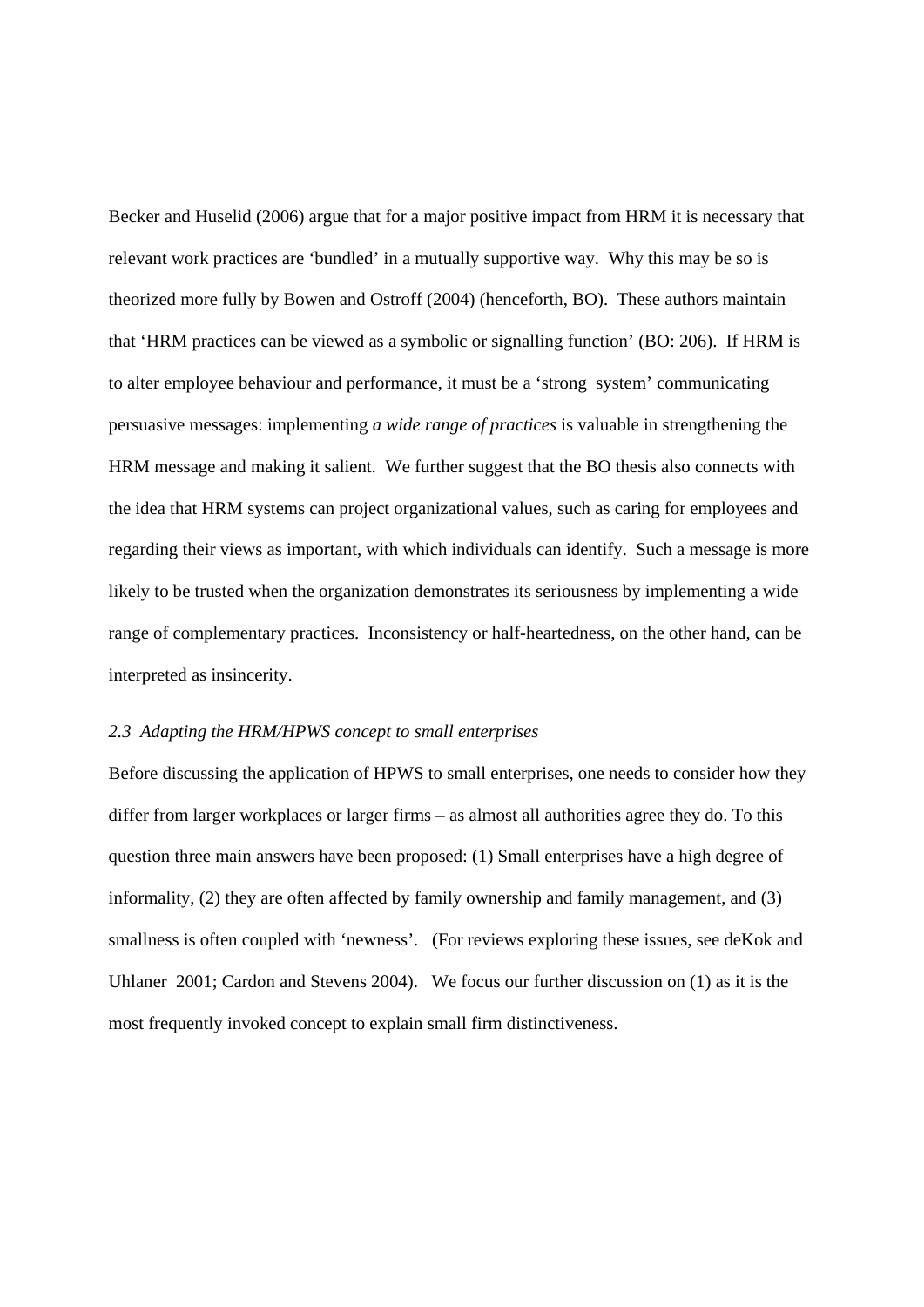We have stressed changes in communication as a feature of HPWS practice, and communication also seems helpful in interpreting the notion of informality. In a small enterprise employees form dense networks such that each receives and imparts information and influence to all others either directly or at a small remove. Especially, the senior management of the small enterprise is able to keep in close contact with all employees and they in turn are able to 'read' management's goals, methods and principles directly from what is said and done day by day. Small enterprises may well want to take advantage of this situation by avoiding formalization (e.g., documentation, set rules and procedures): informal communication saves costs and leaves goals, methods and business principles free to evolve continuously while keeping employees on-side. Larger organizations with greater hierarchical separation and/or numerous sites use formalization to regulate policy and practice in order to align employees with organizational goals, since coordination does not arise in a natural way. However, conversely large organizations may choose to avoid formalization, so giving local management freedom to operate according to their own ideas and/or local circumstances, and seeking to capture some of the flexibility advantages of the smaller enterprise.

Though it is reasonable to stress the value of informality in small enterprises, it is in our view questionable to assume that HPWS is *necessarily* disadvantaged by being 'too formal'. The large enterprise will usually follow the formal path in implementing HPWS, but the small enterprise can make progress in the same direction informally. Training, for instance, can rest on an understanding that the proprietor or general manager is sympathetic toward personal development needs, so that individual employees can approach her with a training proposal and stand a good chance of success. The crucial areas of participation and team-working may be so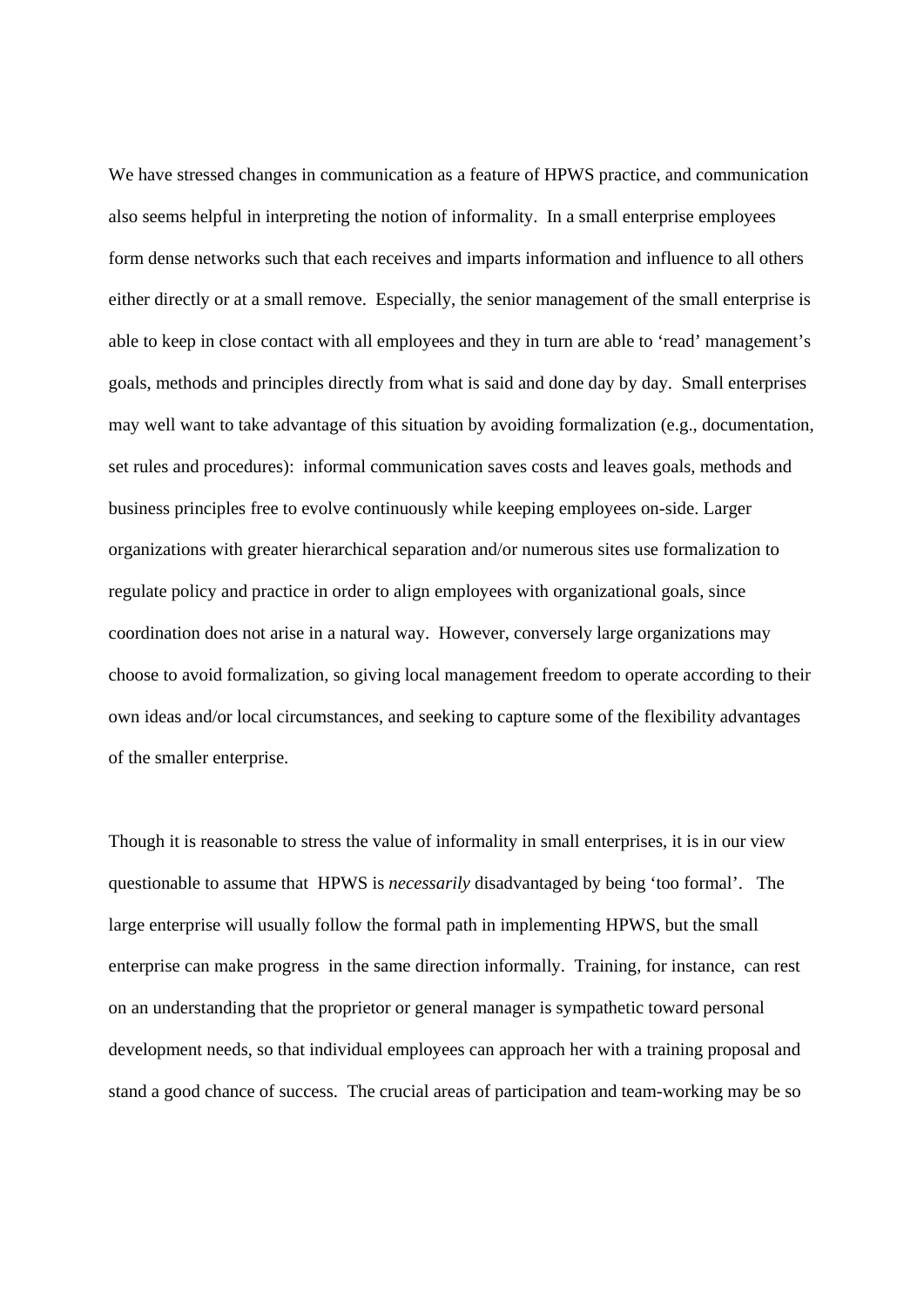interwoven with the small-firm's operational practice and management style as to require little or no formalization. However, while it seems *possible* for implementation of HRM/HPWS practices to proceed without much formality, in actuality small enterprises may choose to adopt a more formal approach. This may happen partly through imitation of large firms (especially in small enterprises that aspire to grow), and partly through the influence of HRM (or people management) professionals, when these enter the scene. Another influence driving small enterprises toward formality is the avoidance of downside risk, e.g. from malfeasance or from employee litigation (CIPD 2002). Thus there can well be an adverse impact of (formal) HRM/HPWS during the period when informality is being undermined without a 'strong system' of HPWS being yet established.

#### *2.4 Previous findings on the effects of HRM in small enterprises*

-

We next consider what further light is cast on our conceptual discussion by quantified studies of HRM in small enterprises. Here we consider HRM in a broad sense rather than in terms of HPWS specifically. Although as already noted small enterprise research has largely been of a qualitative nature, there exist several small-firm HRM studies derived from national sample surveys. Bryson (1999) used the WERS  $1990<sup>2</sup>$  to assess the effect of HRM practices on smallfirm performance as perceived by management. He found that the systematic use of communication to transmit information to employees had positive effects. The study was constrained by a somewhat limited range of HRM information available in the survey, and by the limitation of the survey to workplaces with at least 25 employees. In the USA, Way (2002) used

<sup>&</sup>lt;sup>2</sup> WERS = Workplace Employment Relations Survey. These surveys were conducted in Britain in 1980, 1984, 1990, 1998, 2004 and 2011; the original titles of the surveys varied.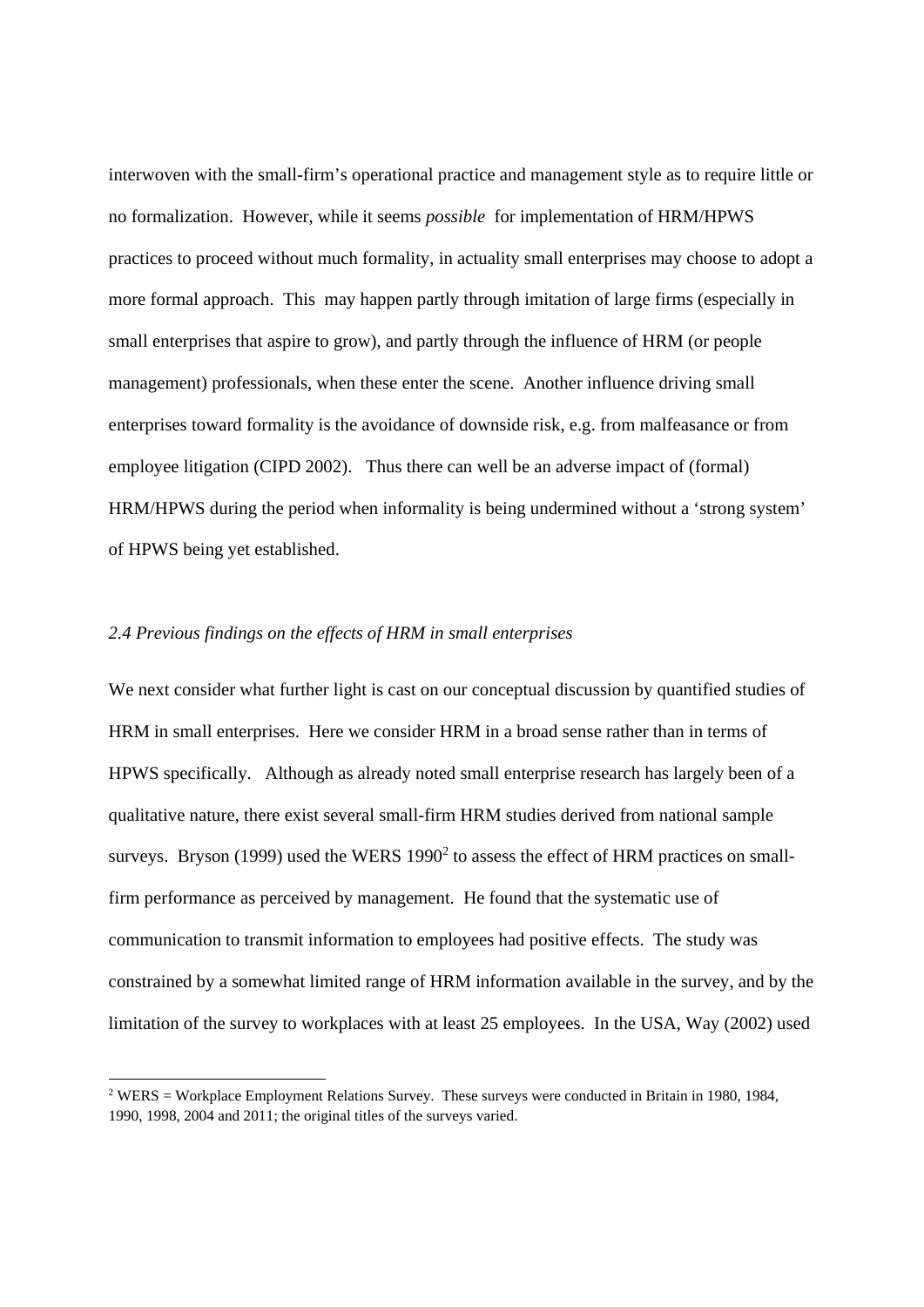data from the 1996 National Employer Survey of US firms (also analysed by Cappelli and Neumark 2001), and investigated the effect of seven types of HRM practice with respect to labour turnover and labour productivity. He found a positive effect of the overall HRM index on the former (i.e. reduced turnover) but not on the latter. Within HRM, reward systems appeared to be the main source of positive effects. The study was limited to firms with 20-100 employees. Reverting to Britain, Matlay (2002) conducted an inquiry into the industrial relations approach of small firms, initially based on a telephone survey of 6000 firms and then an interview survey with a subsample of 600. Although not considering HRM as such, the study is of interest in suggesting that in firms with less than 50 employees an informal approach is preferred, while above that size managements veer toward a more formal or 'professionalized' approach to industrial relations. Bacon and Hoque (2005) used the 1998 WERS and studied influences, both internal to the firm and external, on the adoption of a wide range of HRM practices within the SME sector. They concluded that the skill level of the workforce was the main influence on adoption, but limited their investigation of this variable to different proportions of unskilled employees in the workplace. Informality was not considered as such. Barrett and Mayson (2007) also focused on HRM adoption, this time in Australia, and considered firm growth as an independent rather than dependent variable. The study used data from a small business survey in 2002 and is unusual in including the micro-business sector. The main conclusion was that growing firms were more likely to be adopting virtually all aspects of HRM. Finally, Storey et al. (2010) used the WERS 2004 dataset, as the present study also does. These authors analysed the relation between a measure of HRM formality<sup>3</sup> and employees' self-reported 'job quality'

1

<sup>&</sup>lt;sup>3</sup> The same measure of HRM formality is used in Lai et al. (2015) and is shown to be related to several consequences of a recessionary situation on employees. We do not discuss this study here as it raises different issues to those considered in the present article.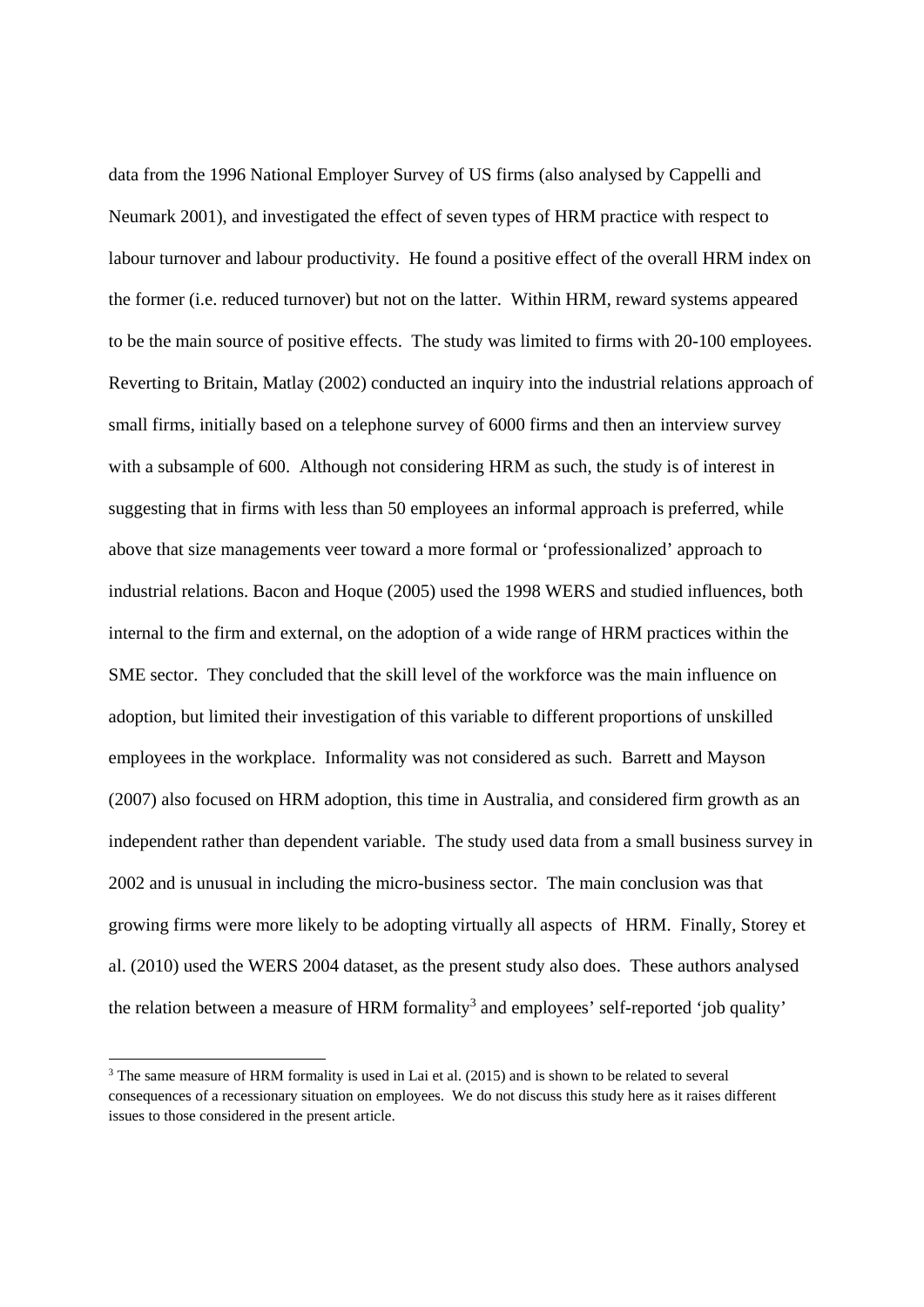(SRJQ). As well as showing that their measure of formality varied with size in the expected way, they concluded that increased formality explained much of the observed decline in SRJQ with increasing size both among SMEs and in workplaces owned by larger organizations.

In part this quantified evidence suggests that, despite the conceptual objections, HRM can be conducive to small-firm performance even when it is of a formal type (Bryson 1999; Way 2002). However it may be that (formal) HRM practices are (successfully) adopted only when the small enterprise is expanding toward a larger form – both these studies omit many workplaces toward the smaller end. The results of these studies appear to be partially at variance with Storey et al. (2010) who suggest that formalization in HRM has adverse effects on employees' well-being.

A general limitation of all these studies is that they assume simple linear (or additive) relations between the independent and dependent measures. They do not explore the possibility that HPWS has a negative influence at low levels of implementation (e.g., because an informal work situation is being disrupted), yet has a positive influence at high levels of intensity because it then provides an alternative way of relating to work. Moreover, formality and informality are explicitly addressed only in the Matlay (2002) study, which does not address HRM as such, and in the Storey et al. study (2011) which discusses HRM but does not measure the intensity of HRM implementation*.* The present study aims to fill these gaps in the quantified evidence.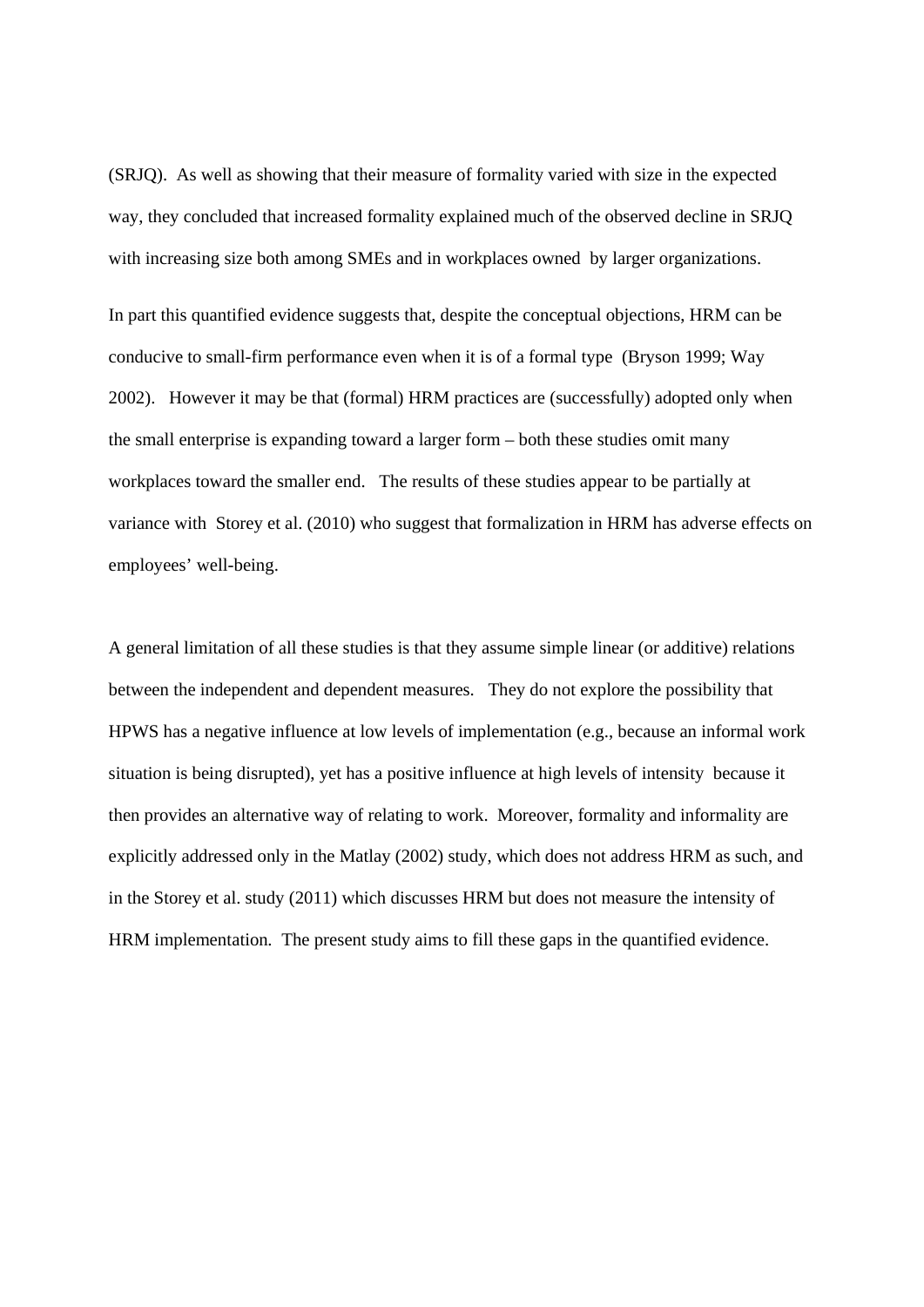#### **3 Hypotheses**

On the basis of the foregoing discussion, we propose the following hypotheses:

H1. Intensive adoption of HPWS (BO's 'strong system') results in increased intrinsic work motivation, and this is expressed in two testable forms:

H1a. There is a positive relationship between the intensity of HRM/HPWS practices and the intrinsic job satisfaction (IJS) of employees.

H1b. There is a positive relationship between the intensity of HRM/HPWS practices and the organizational commitment (OC) of employees.

The positive relationships indicated in H1a and H1b only apply at and above some threshold of HRM/HPWS implementation that is to be identified empirically.

H2. At low levels of adoption of HRM/HPWS, there will tend to be reduced levels of intrinsic work motivation, because of disruption of the customary informality of the work situation, while HPWS has not been developed sufficiently to enhance intrinsic motivation. This will have identifiable consequences H2a and H2b, relating to reduction in IJS and reduction in OC, respectively.

H3. Workplace formality has a similar negative effect as that described in H2, so if separately represented in analysis its effect will be to reduce the non-linearity of the HPWS-IJS and HPWS-OC relationships.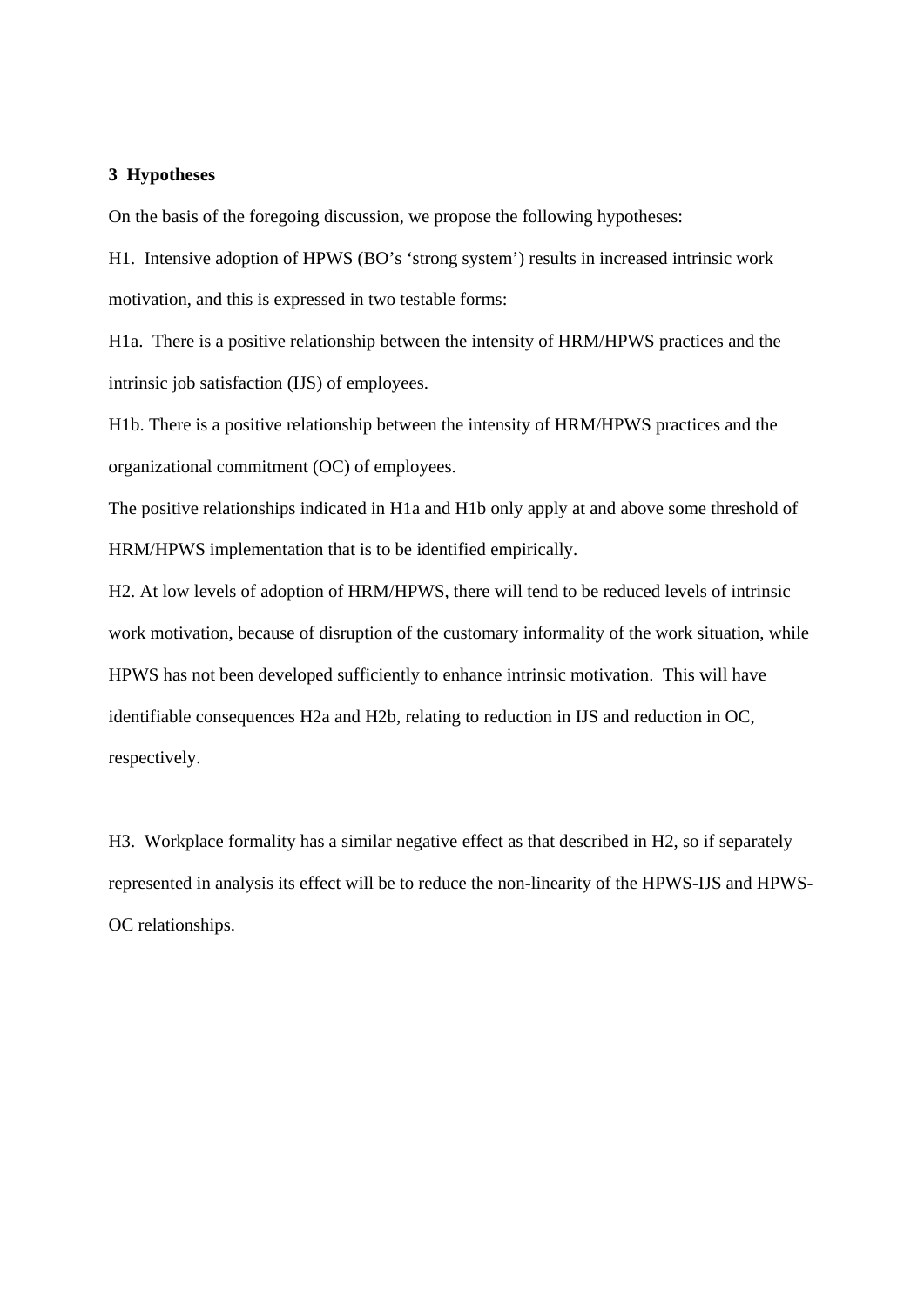#### **4. Data, measures and analysis methods**

#### *4.1 Data*

-

We use the Workplace Employment Relations Study 2004 (henceforth, WERS04). WERS04 provides comparison with several other studies of HRM that have used the same dataset. Additionally, the period around 2004 in Britain was one of a stable and prosperous economy that offered good conditions for HPWS development. By the time of WERS 2011, a major recession had taken place, introducing a number of complications for research that we hope to address in future work (see Zatzick and Iverson 2006 for a previous North American study addressing HRM in recessionary conditions).

WERS04 is a national survey of workplaces with five or more employees, consisting of face-toface interviews with the senior workplace manager responsible for employee relations, and a linked self-completion survey of employees. The management survey had an overall response rate of 64 per cent (N=2295). An employee survey was conducted in the 1,967 workplaces where management agreed to allow a survey of workers. Questionnaires were distributed to a random sample of 25 employees in workplaces with more than 25 workers and to all employees in workplaces with 5-25; employee respondents comprised a mean of 47 per cent of the total workforce per establishment in private sector workplaces with less than 100 employees, and this proportion increased to 54 per cent in those with less than 50 employees and 61 per cent in workplaces with less than 25 employees. The present study excludes both public sector workplaces, and those private sector workplaces that employed more than 100 employees at the time of interview.<sup>4</sup> Subpopulation analyses are conducted for workplaces with less than 25, less

<sup>4</sup> Analysis has been conducted inclusive of workplaces with 100-199 employees but the present paper covers only workplaces with 5-99 employees as the larger workplaces add no further insight to the research,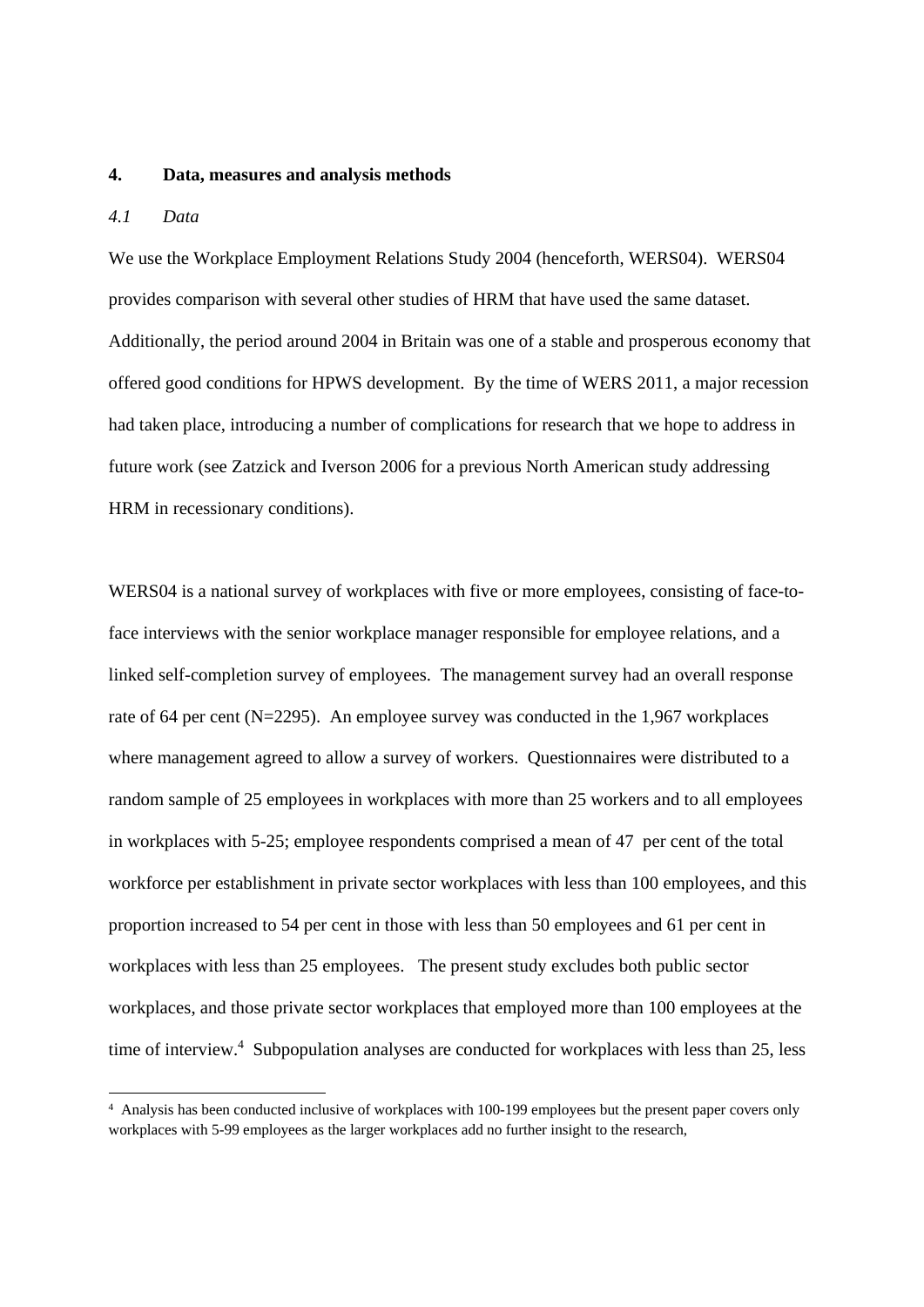than 50, and less than 100 employees. We conduct analyses for all workplaces within the sizecuts, and then separately for workplaces that are sole independent enterprises and workplaces that are part of multi-site organizations. In the light of our conceptual discussion (section 2.3) we expect small workplaces in multi-site organizations to be faced with similar issues regarding HRM implementation, and formality/informality, as small independent firms.

#### *5.2 Dependent variables*

The chief analyses refer to overall job attitude (Harrison et al. 2006) through two variables that we label intrinsic job satisfaction (IJS) and organizational commitment (OC). We construe these attitudinal measures as evaluations of, respectively, intrinsic rewards that the individuals get from their jobs and rewards that they get from organizational membership.

The WERS employee questionnaire contained eight facet satisfaction items and from these four were selected, on the basis of wording, for their similarity to the 'job itself intrinsic satisfaction' subscale of Warr et al. (1979). Table 1 provides details. The reliability alpha of the IJS items in the employee survey sample is 0.87. They are summed at the level of the individual respondent and the summed scores are averaged over the employee respondents at each workplace.

The WERS measure of OC consists of three items which have counterparts in the six-item Lincoln-Kalleberg measure of affective organizational commitment. OC has a reliability (Cronbach alpha) of 0.85 in the employee survey. To compute the measure, the three items were summed at the individual level and then averaged across the employees at each workplace. See Table 1 for further details.

[Table 1]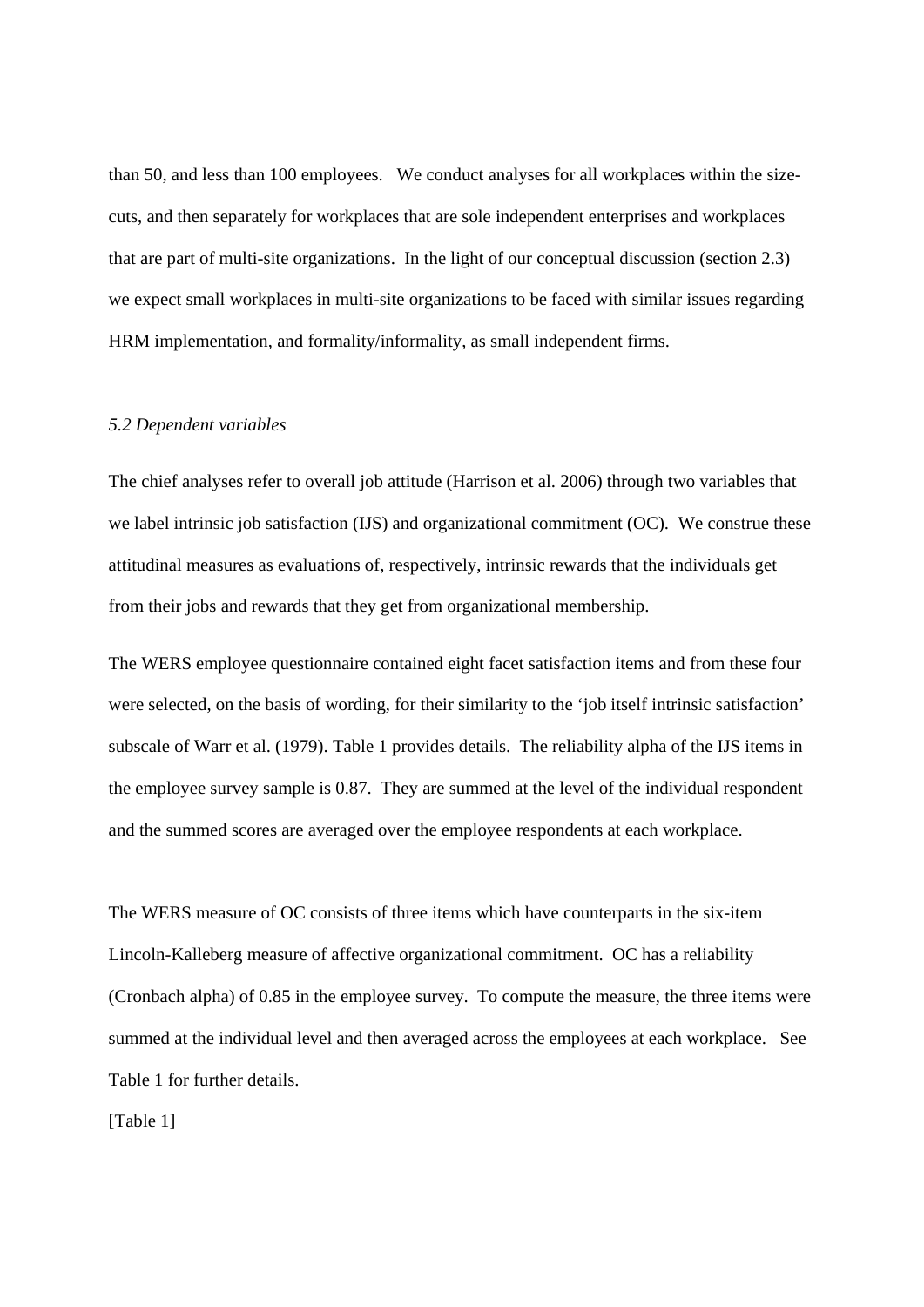#### *5.3 Measures of HRM/HPWS practice*

Information about HRM practices come from the WERS interview with the senior manager responsible for HRM or personnel management at the workplace, considering only items that are descriptive of current practice and ignoring any items that seek the manager's opinion about climate, management-employee relationships etc. Studies that have a similar approach to obtaining descriptive measures of HRM practice include, in Britain, Brown et al. (2008), Forth and Millward (2004); Ramsay et al. (2000); Wood and de Menezes (2011) (who however also use employee perceptions or evaluations); and for North America, see e.g. Cappelli and Neumark (2001); Collins and Smith (2006); Godard (2001); Osterman (2006); Wright et al. (2005); Zatzick and Iverson (2006).

Consistent with the existing HRM-performance literature (see, e.g., Becker and Huselid (1998:63), we aggregate all the HPWS items into a single overall index of practices, but we build that up from the five domains of participation, teams, development, selection (development and selection can also be regarded jointly as skills formation), and incentives. We have omitted all aspects of traditional industrial relations practice such as wage fixing, disciplinary or grievance procedures, and information disclosure (except as it occurs through face-to-face meetings). The Kuder-Richardson reliabilities (closely similar to Cronbach alpha) for the domains were in the range 0.68-0.79, except in the case of recruitment (KR=0.52), where the set of items available is somewhat limited.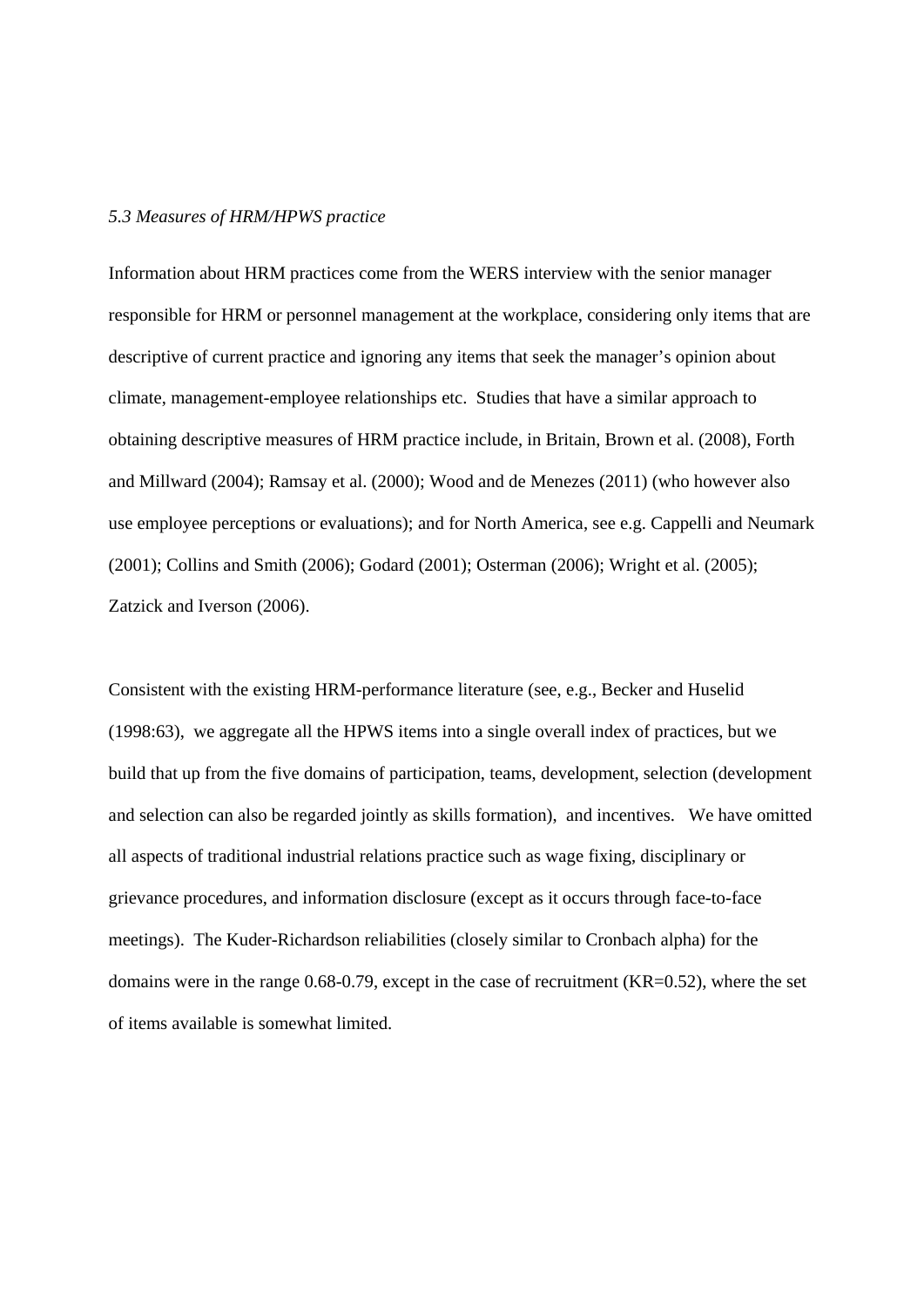The overall index sums over 43 items. Most of the source items were binary (i.e. a practice is or is not operative); others that had more complex scoring (e.g. proportions of employees receiving off-job training) were reduced to binary form (e.g. above median on the item, or not). Binary items have a restricted range by comparison with ordinal or cardinal scales, and this may bias estimates conservatively toward zero. Binary items however also tend to reduce measurement error that may be present in ratings or estimates. Previous HRM studies using binary source items have not suffered from inadequate precision. Here, moreover, we are summating the items into an index that has a wide range and can reasonably be regarded as quasi-continuous. A detailed table of included items, including descriptive statistics, is available on request.

The distribution of the HPWS index by size of workplace within the size range 5-99 employees is shown in Table 2. As can be expected, there is a strong association between workplace size and HPWS intensity. None the less, even among workplaces with only 5-9 employees, 20 per cent report having more than 20 of the practices and 45 per cent report having more than 15. Among workplaces with 10-24 employees – which few would hesitate to call 'small' – the proportions rise to 28 and 50 per cent respectively at these HPWS intensities.

[Table 2]

#### *5.4 Measures of formality, family ownership and age of workplace*

As discussed in section 2, ideas of informality, family control and 'newness' have been prominent in discussions of the small enterprise, and we seek to assess their impact alongside that of HRM/HPWS intensity. The time that the business has been located at its present workplace is used as the measure of 'age' (no information is available about the age of the parent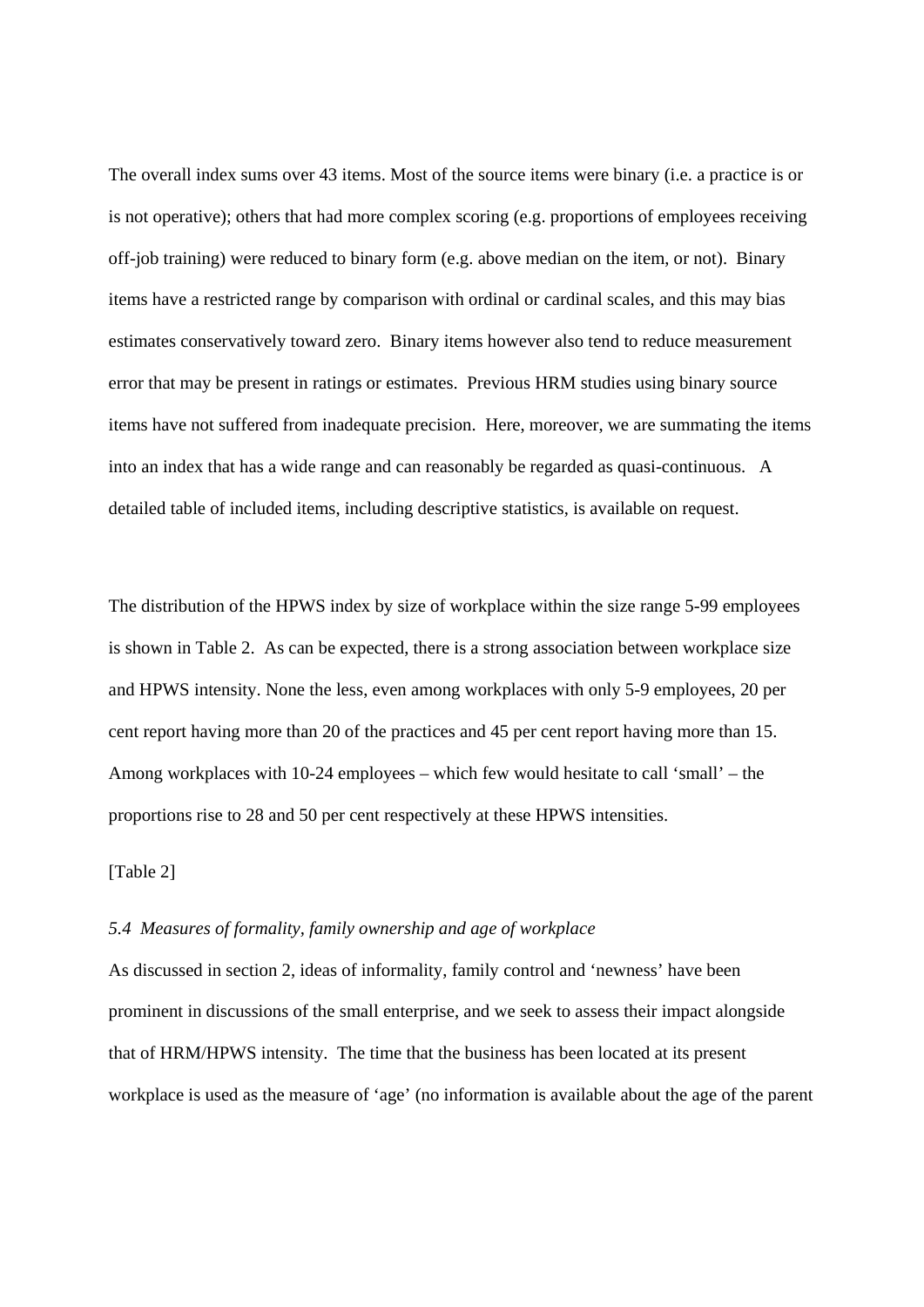organization if any). From this a dummy variable 'new site' is derived taking value 1 when the workplace has been present at its present site for less than five years.

To represent family, we use a question in WERS04 that asks whether there is a family that controls more than half the shareholding in the controlling firm: a dummy variable takes value 1 if the answer is 'yes' and value zero otherwise. The proportion of workplaces with 5-9 employees that satisfy this definition was 39 per cent, falling to31 per cent in workplaces with 50-99 employees.

To represent formality/informality, we use the formalization measure developed by Storey et al. (2010), who also worked with the WERS04 data. For full details, see Storey et al. (2010:311) ; in outline, the measure sums over 12 items, covering: the presence of a manager chiefly concerned with HR or personnel, the existence of a formal strategic plan and of business targets, attainment of the Investors in People standard, the use of performance appraisals, the use of selection tests, several items concerned with communications and meetings, the establishment of disciplinary and grievance procedures, a formal equal opportunities policy, and the provision of non-pay benefits to employees. Our implementation of this measure has a Cronbach alpha of 0.73. Table 3 shows how the mean value of the formality index varies across size-groups. [Table 3]

Four of the items for the formality measure are also present in our HPWS index,<sup>5</sup> so when the formality index is included in the analysis we omit these four variables from the HPWS index. Even so, there remains a correlation of 0.63 between the formality index and the modified HPWS index.

-

<sup>&</sup>lt;sup>5</sup> The overlapping items are Investors in People standard, performance appraisals, selection tests, and managementstaff meetings.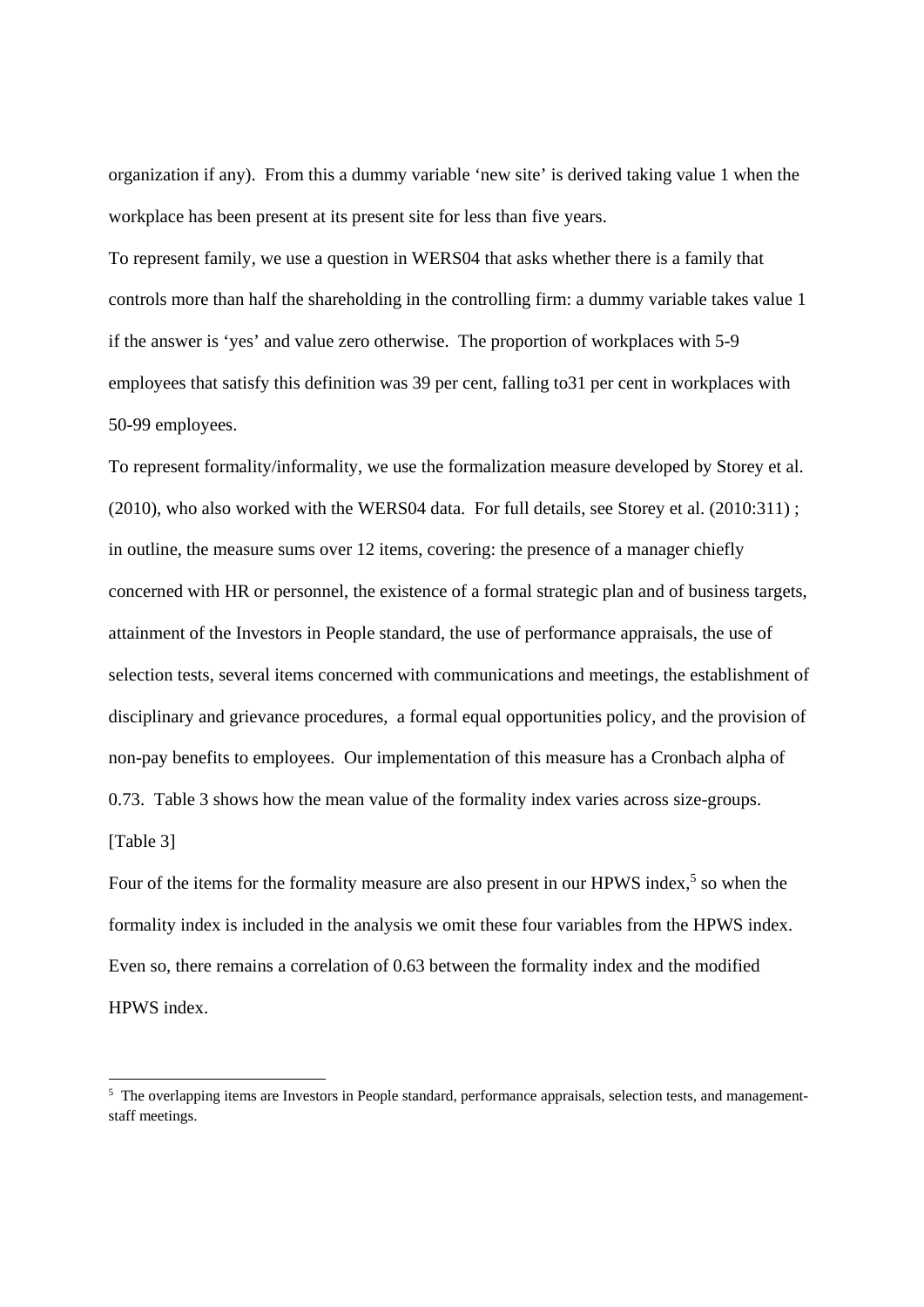#### *5.5 Control variables*

Control variables that can be regarded as 'structural' are included in all the reported analyses. We control for size variations *within* each subpopulation analysed; additionally, a five-category variable indicates size of parent organization (single site organization as reference category, then less than 250 employees; 250-999, 1000-9999, and 10,000 or more); industry is represented by 11 dummies; and there are controls indicating the percentage of workplace employees in 'higher' (professional and managerial) occupations; the percentage in 'intermediate' (administrative, technician and craft) occupations; the percentage of female employees; the rank of travel-to-work area unemployment rate in 2004; the percentage (banded) of employees in nonpermanent jobs; and a dummy for presence of recognised union(s). Finally we included as controls four items relating to job security and long-term employment practices which have been regarded as important in some HRM literature although we found they did not form a cohesive domain. Provision of occupational pensions also figures in the formality index (see above) so it is omitted from the specification when the formality index is included.

#### *5.6 Analyses*

We use survey regression with a robust variance estimator (Berk 1990). Each analysis refers to a size-defined subpopulation of the private sector (private sector is defined as in Forth et al. 2006). The measures of OC and IJS are treated as continuous variables, since they are smoothly distributed workplace means. The means of OC and IJS are themselves sample-based estimates. They are therefore measured with error, and heteroskedastic because the workplace samples vary in size. However, as OC and IJS are always dependent variables, measurement error is incorporated in the usual disturbance term and this does not affect consistency of estimates. The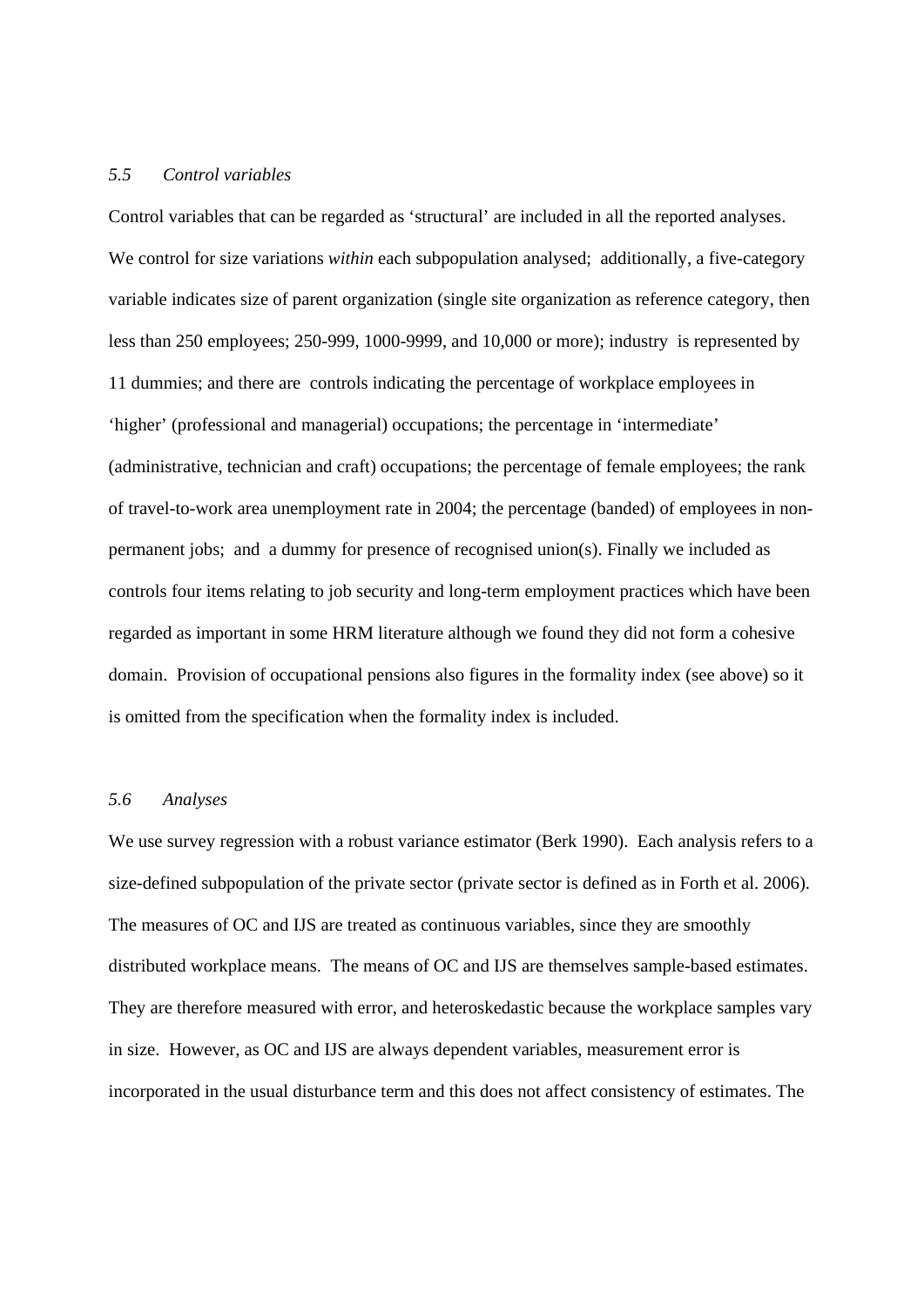robust variance estimator allows for heteroskedasticity as well as for complex survey design including weighting. Unless otherwise indicated analyses make use of establishment weights provided with the public use data and further adjusted for non-response. The HPWS index variable was specified in alternative analyses either in linear form or with both linear and quadratic (squared) terms; only the latter will be reported here as the simple linear effect was always non-significant. The linear-quadratic specification makes it possible to assess the existence of nonlinearities as specified in the hypotheses (section 3).

#### **5 Results**

#### *5.1 HRM/HPWS and overall attitudes – the basic analyses*

The core results of the research are summarized in Table 4. Each row of the table shows the effects of the HPWS index within one size-delimited subgroup. All analyses have negative and significant linear effect and positive and significant quadratic effect. This means that at lower values of HPWS attitudes are tending to decline, while at higher values they are tending to increase. The column in Table 4 headed 'turning point' indicates the approximate value of the HPWS index at which the trend becomes upward. This is always around 20 HPWS practices. The next column in Table 4 shows the percentage of workplaces that are on the rising portion of the curve. This is one quarter even among the lowest size-grouping of 5-24 employees, and rises to nearly one third (31%) if one considers all workplaces with 5-99 employees.

[Table 4]

Table 4 for space reasons only shows the estimates for the HPWS variable, but the controls are always present. Of particular interest are the workplace and organization size dummies. The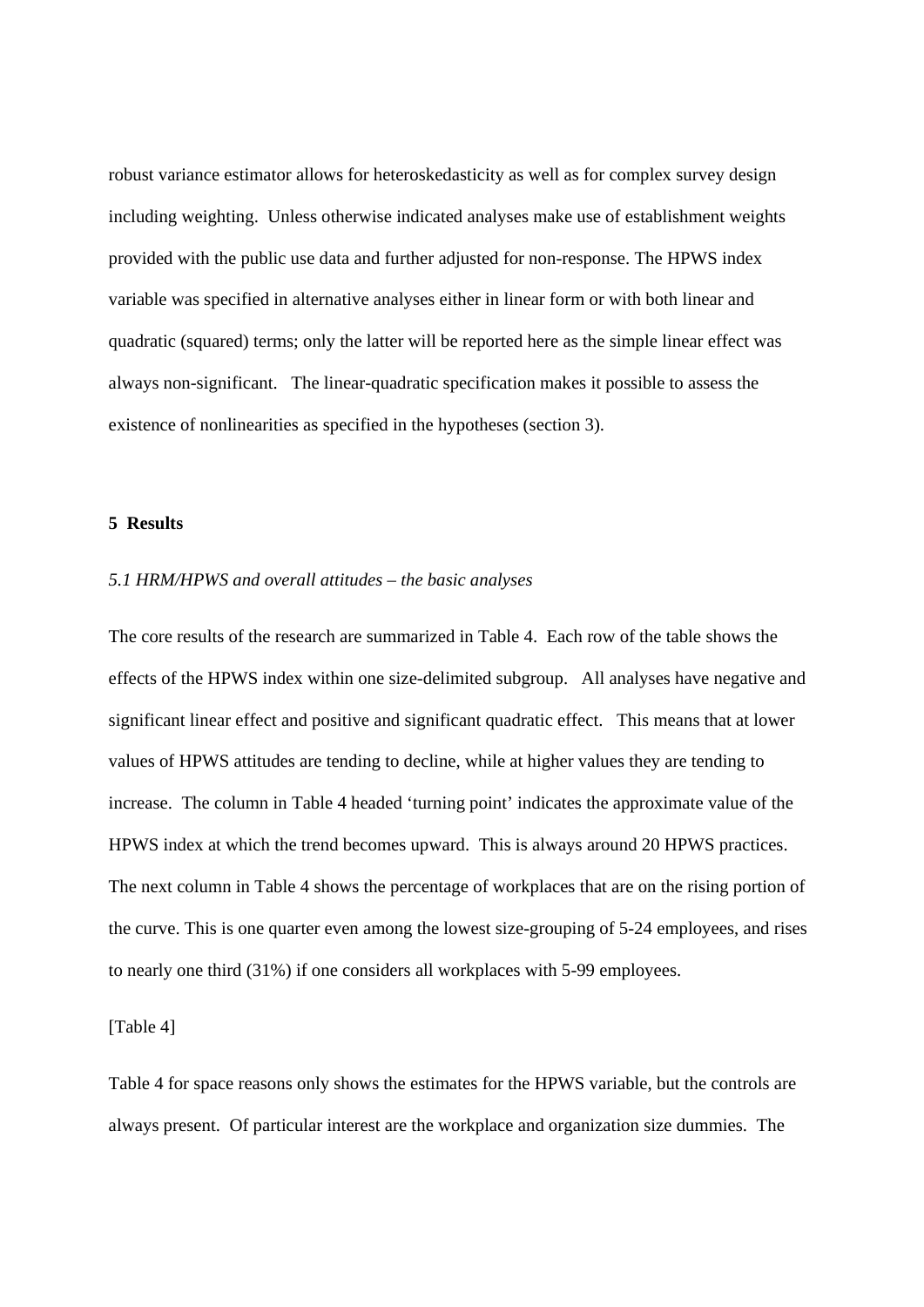reference category for workplace size is 5-9 employees. In the analysis for the 5-24 subsample, a dummy for size 10-24 is included; for the 5-49 subsample, there are dummies for 10-24 and 25- 49; and so on. Organizational size refers to multi-site organisations and is represented by five dummies (see section 5.5), using 'single-site' organizations as the reference category (for singlesite organizations evidently organization size= workplace size, see foregoing sentence). Relative to these reference values, all estimated coefficients have a negative sign, so the workplaces with the highest levels of OC and IJS are the smallest (5-9 employees) and those that are a single independent site. The size effects are always significant for OC, but for IJS the influence of size is never significant at the 5 per cent level though weakly significant at the 10 per cent level in a few contrasts (no table shown).

#### *5.3 Overall attitudes – the role of formality, family ownership and 'newness'*

The results presented in Table 4 are from model specifications that do not include the index of formality nor the family ownership and 'newness' dummies. The next step is to see what difference it makes when these are introduced into the model. Table 5 provides the answers. The formality effect has a generally positive sign while the family effect has a generally negative sign, but neither effect ever approaches significance. 'Newness' has negative effects that are significant in the case of the IJS outcome. The main point however is that estimates for the HPWS index remain close to what was reported in Table 4 (even though four items are omitted from the index to avoid overlap with formality), the significance of these estimates is similar, the turning point is the same, and R-squared is similar. To economize on space, Table 5 covers only the 5-24 and 5-49 definitions of small workplaces, but results are similar for the 5-99 subpopulation analysis. Overall, then, we find no evidence that formality (as here defined)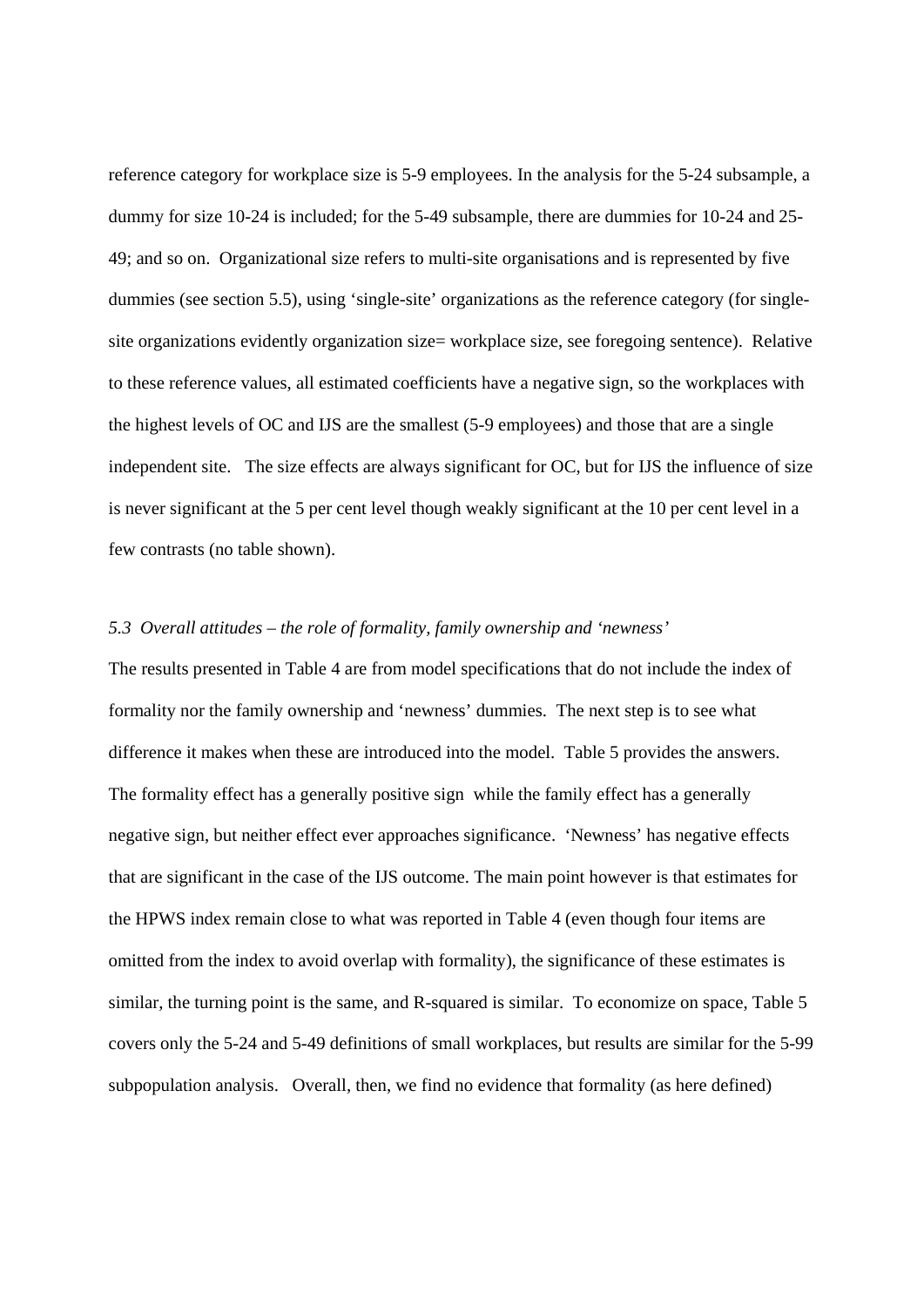affects conclusions concerning the impact of HPWS on small workplaces. Neither do family ownership and 'newness' change the HPWS effect.

#### *5.4 Focusing on small independent firms*

We now split the small enterprise sample into two: (a) those workplaces that are single-site independent organizations  $(= \text{small firms as usually conceived})$ ; (b) those that are part of multisite organizations. By analysis of these two workplace subpopulations, it is possible to test whether the effect of HPWS is greater in one than the other, and to judge whether the results shown earlier in Table 4 are robust. The comparative findings are shown in Table 6; for presentational simplicity some columns present in Table 4 are omitted from this table. The index of formality, family ownership and newness variables are omitted, making these results comparable with Table 4.

#### [Table 7]

 Comparison of the estimated effects between Table 6 and Table 4 shows that so far as the single independent workplaces go they are of similar sign and magnitude. This is the case both for OC and for IJS. As before, the linear term has negative sign and the quadratic term has positive sign, indicating that there is a downward slope followed by an upturn; the point at which the upturn emerges is also the same as before (not shown in table). The estimated effects for the workplaces in multi-site organizations look somewhat different from those in the singleworkplace organizations, but when tested in corresponding pairs these apparent differences are never statistically significant at the 10 per cent level.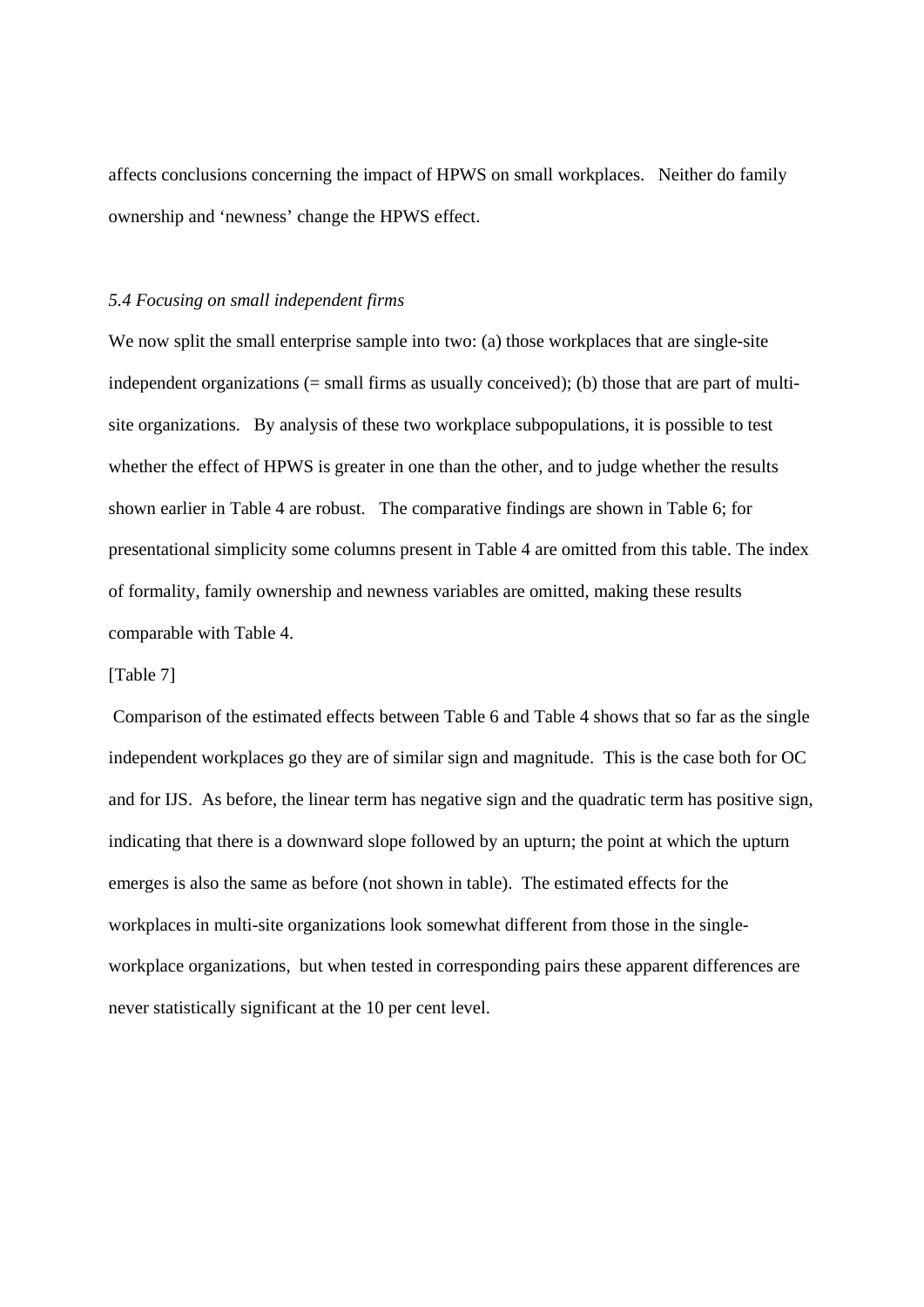The proportion of small independent workplaces on the rising part of the HPWS-attitude curve is relatively low. For the 5-24 subpopulation it is only one in seven (14%), rising to one in six (16.4%) if all workplaces of size 5-99 are considered. Corresponding percentages for workplaces from multi-site organizations are roughly twice as great. Presumably small workplaces that are part of multi-site firms have greater resources for installing HRM/HPWS.

With smaller Ns the magnitudes of the standard errors of the Table 6 estimates are considerably larger than in Table 4. As a result, the estimated linear and quadratic estimates are always nonsignificant in the case of mean OC. Even so, the linear-quadratic specification, with its implication of a non-linear relation between HPWS and attitude, remains preferable to the simple linear model.<sup>6</sup> The estimated effects on mean IJS, being larger, remain significant at the five per cent level for all the estimates.

#### **6 Conclusions**

1

For small enterprises as a whole (i.e., small workplaces that are either single-site independent businesses or in multi-site organizations), the analysis provides substantial evidence in support of H1 and H2. H1 and H2 can also be reasonably maintained for the small independent firm subpopulation (section 5.4). In brief, the effects of HPWS in the small enterprise sector and small firm subsector are *non-linear*. At low levels of implementation HPWS erodes OC and IJS, but in workplaces that have reached a high level of HPWS these attitudes move in the positive direction, indicative of increased employee motivation. The practical implications of these findings are both important and challenging for small enterprise management. As the enterprise

<sup>&</sup>lt;sup>6</sup> Models of OC with only a linear main effect of the HPWS index variable always give non-significant estimates, the model F statistics are always higher for the linear-quadratic specification; the plotted marginal effects are also consistent with a non-linear relationship.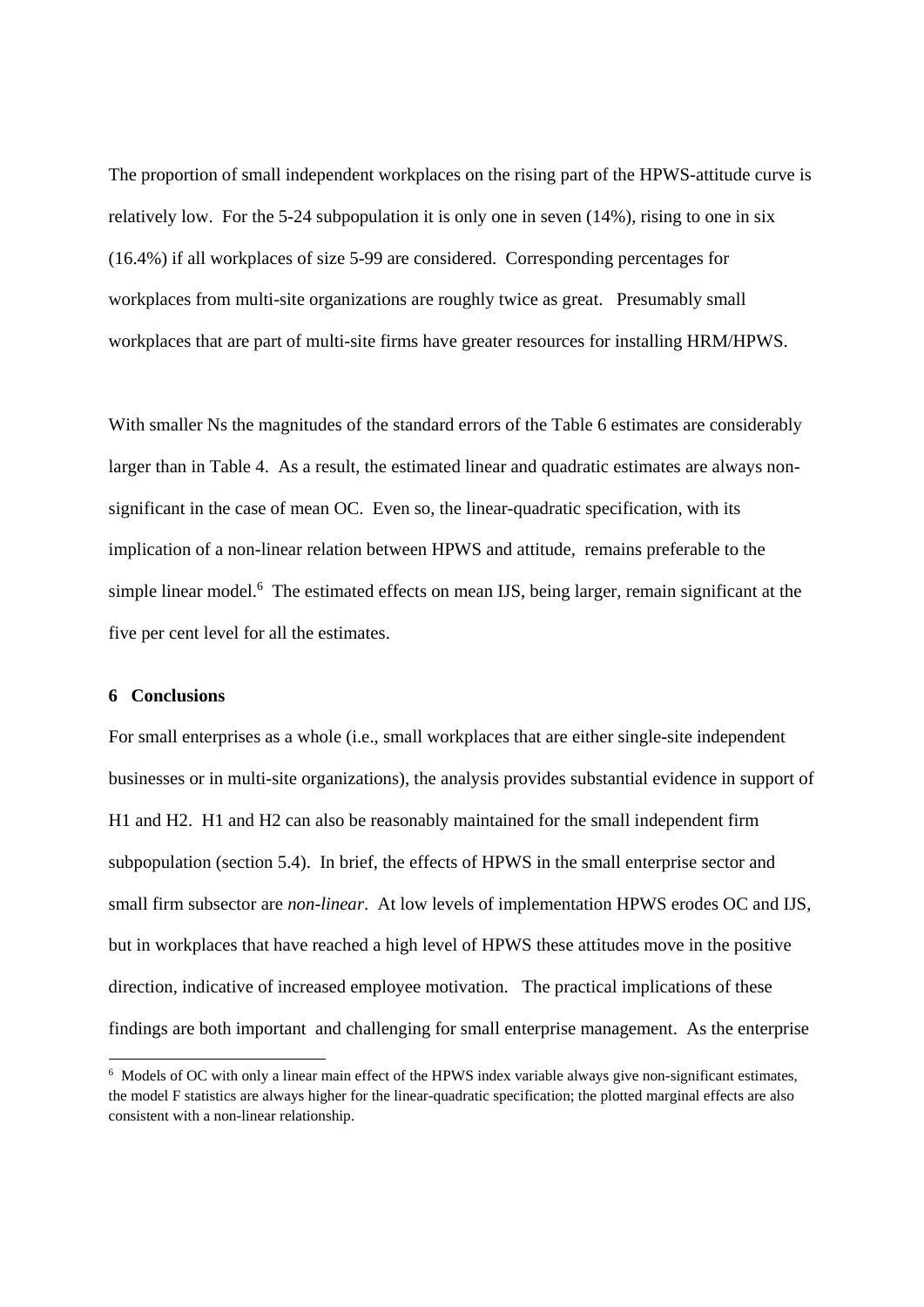grows, there is a normal, if not inevitable, movement toward more regulation and more systematization that breaks down the previous 'informality'. Such a transition is certain to be difficult and the early stages of HPWS implementation may well form a part of this difficulty. The majority of small independent firms are on the downward-sloping part of the HPWS curve, but a minority (around one in six) have got onto the upward-sloping part. Positive experience of HPWS is more common in small workplaces that are part of multi-site organizations, possibly because of the larger resources available from the centre. A striking descriptive point is how far these minorities have developed HPWS, despite small size.

The other main finding of the research is that the HPWS-OC and HPWS-IJS relationships are unaffected when controls are introduced for 'formality', family ownership and 'newness' of the workplace. H3, suggesting that increased formality would reduce the non-linearity of the HPWS-attitude relationship, fails. Neither the formality index nor the family ownership variable is significantly related to either outcome in the small enterprise sample.

There are several possible explanations for the failure of H3. (1) The measure of formality may be deficient. The significant results obtained in Storey et al. (2010) come from an analysis that omits HPWS variables, and as we reported earlier, the formality measure is highly correlated with the HPWS measure. There is a need for a formality measure that is more distinct from HRM variables. (2) It may be that there is still some way to go in interpreting informality rightly. For instance, in her discussion Marlow (2006) refers to such concepts as owner idiosyncracy, arbitrariness, and particularism, and these suggest the complexities involved in informality/formality. (3) It may be that informality is not the right concept to express what is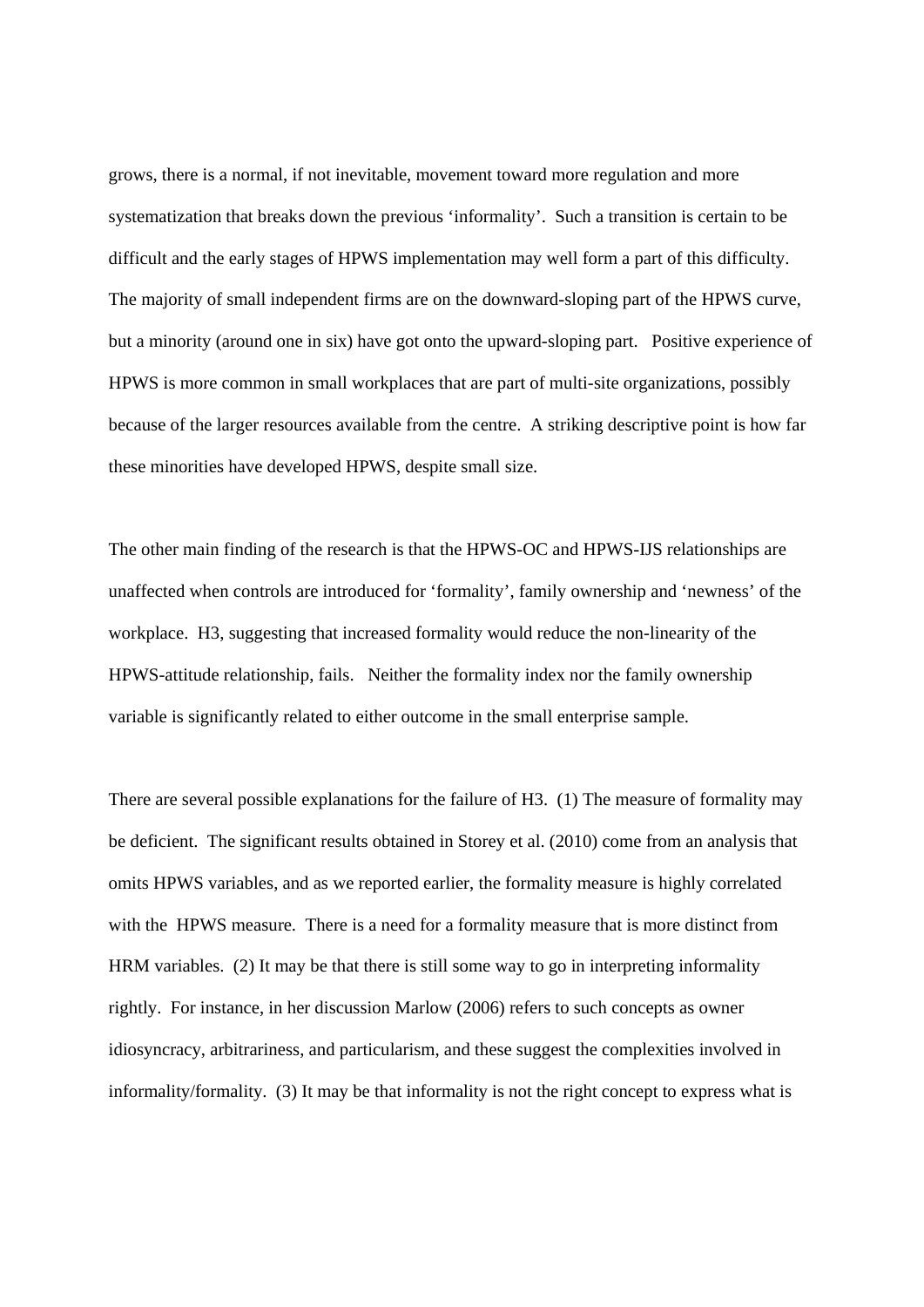distinctive about the work situation in small enterprises – even though their distinctiveness is not in question.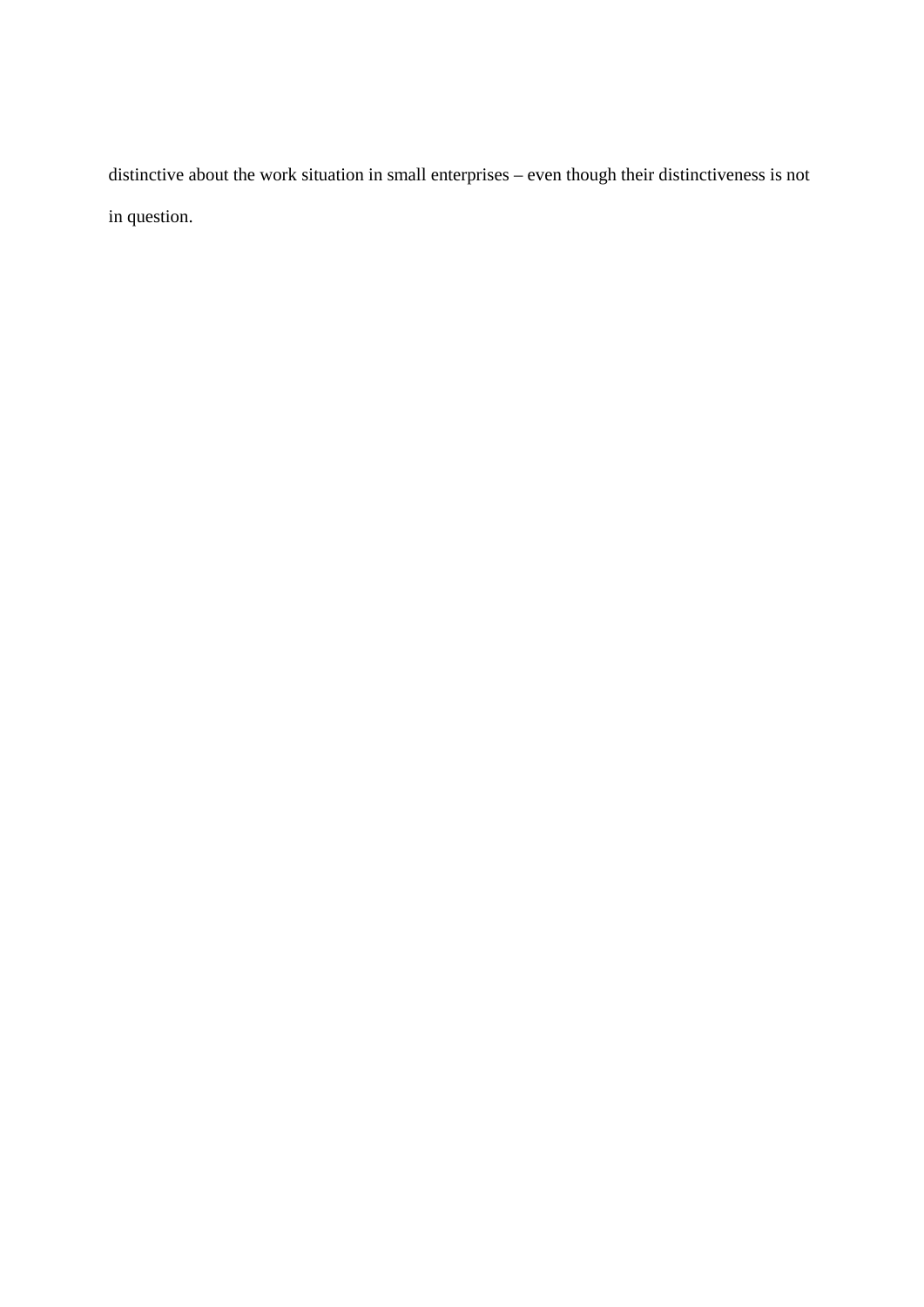#### **References**

Appelbaum, E., Bailey, T., Berg, P. and Kalleberg, A.L. (2000) *Manufacturing advantage: Why high-performance work systems pay off*, Ithaca NY: Cornell University Press.

Bacon, N. and Hoque, K. (2005) HRM in the SME sector: valuable employees and coercive networks, *The International Journal of Human Resource Management*,16(11): 1976-99.

Barrett, R. and Mayson, M. (2007) Human Resource Management in Growing Small Firms, *Journal of Small Business and Enterprise Development*, 14(2):307-20.

Becker, B.E. and Huselid, M.A. (1998) 'High performance work systems and firm performance: A synthesis of research and managerial implications'. In Ferris, G.R. (ed.) *Research in personnel and human resources management*, Vol. 16, Stamford, CT: JAI Press: 53-101.

Becker, B.E. and Huselid, M.A. (2006) Strategic human resources management: where do we go from here?, *Journal of Management,* 32(6): 898-925.

Berk, R.A. (1990) 'A Primer on Robust Regression', in Fox, J. and Long, J.S. (eds.) *Modern Methods of Data Analysis,* Newbury Park, CA: Sage: 292-324.

Bloom, N. and van Reenen, J. (2010) 'Human Resource Management and Productivity', in Ashenfelter, O. and Card, D. (eds.) *Handbook of Labor Economics*, North-Holland.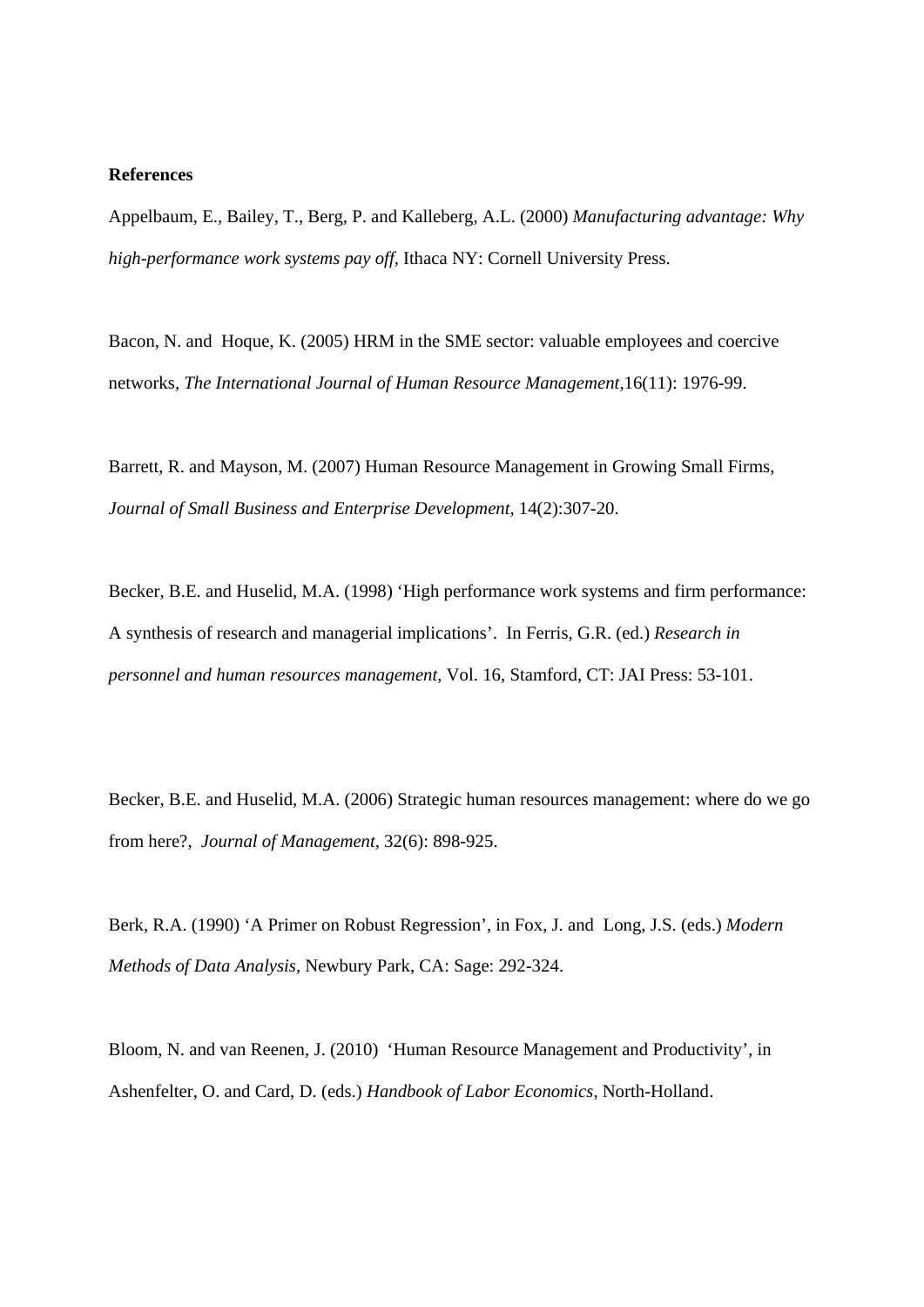Bowen, D.E. and Ostroff, C. (2004) Understanding HRM-performance linkages: The role of the "strength" of the HRM system, *Academy of Management Review,* 29(2): 203-21.

Bradford Hill, A. (1966[1937]) *Principles of Medical Statistics*, Oxford: Oxford University Press.

Brown, A., Forde, C., Spencer, D. and Charlwood, A. (2008) Changes in HRM and job Satisfaction, 1998-2004; Evidence from the Workplace Employment Relations Survey, *Human Resource Management Journal*, 18(3):237-56.

Bryson, A. (1999) The impact of employee involvement on small firms' financial performance, *National Institute Economic Review*, July: 78-95.

Cappelli, P. and Neumark, D. (2001) Do "high performance" work practices improve establishment-level outcomes? *Industrial and Labor Relations Review*, 54(4): 737-75.

Cardon, M. and Stevens, C. (2004) Managing human resources in small organizations: What do we know? *Human Resource Management Review*, 14: 295-323.

CIPD (2002) *Employment Law*, Survey report, London: Chartered Institute of Personnel and Development.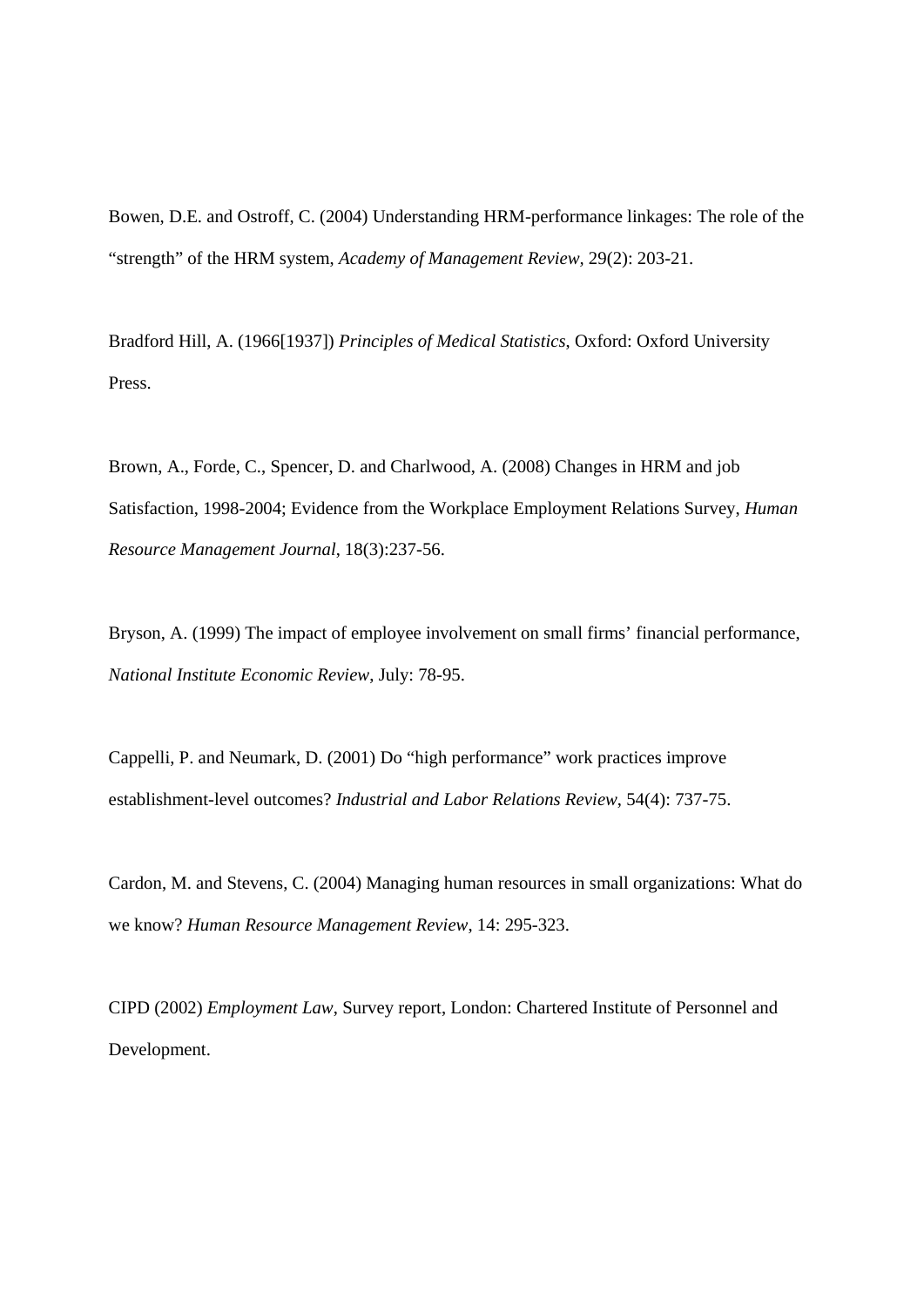Collins, C.J. and Smith, K.G. (2006) Knowledge Exchange and Combination: The Role of Human Resource Practices in the Performance of High-Technology Firms, *Academy of Management Journal*, 49(3): 544-60.

de Kok, J. and Uhlaner, L.M. (2001) *Organization Context and Human Resource Management in the Small Firm*, Tinbergen Institute Discussion Paper, No. 01-038/3

Fishbein, M. (1967) 'A Behavior Theory Approach to the Relations between Beliefs about an Object and the Attitude Toward the Object', in Fishbein, M. (ed.) *Attitude Theory and Measurement,* London; John Wiley & Sons: 389-400.

Forth, J. and Millward, N. (2004) 'High-involvement management and pay in Britain', *Industrial Relations,* 43(1): 98-119.

Gagné, M. and Deci, E.L. (2005) 'Self-determination theory and work motivation', *Journal of Organizational Behavior*, 26(4): 331-62.

Godard, J. (2001) High Performance *and* the Transformation of Work? The Implications of Alternative Work Practices for the Experience and Outcomes of Work, *Industrial and Labor Relations Review, 54(4): 776-805.* 

Guest, D. E. (1987) Human Resource Management and Industrial Relations, *Journal of Management Studies,* 24(5): 503-521.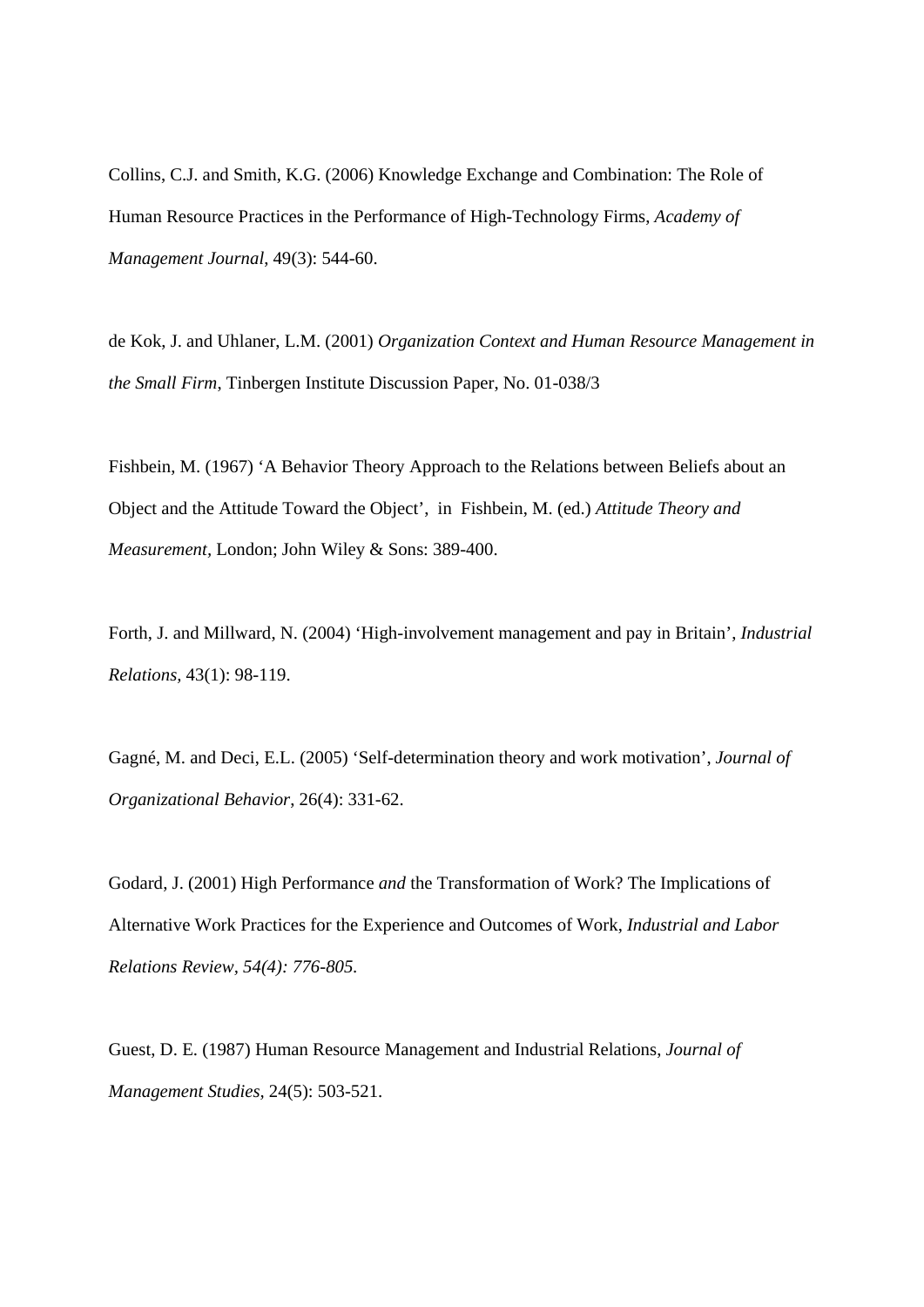Hackman, J.R. and Oldham, G.R. (1975) Development of the Job Diagnostic Survey, *Journal of Applied Psychology,* 60(2): 159-70.

Harrison, D.A., Newman, D.A. and Roth, P.L.(2006) How Important are Job Attitudes? Metaanalytical Comparisons of Integrative Behavioral Outcomes and Time Sequences, *Academy of Management Journal, 45(2): 305-325.* 

Hijzen, A., Upward, R. and Wright, P.W. Job Creation, Job Destruction and the Role of Small Firms: Firm-Level Evidence for the UK, *Oxford Bulletin of Economics and Statistics*, 72(5):621- 47.

Kalleberg, A. and Berg, I. (1987) *Work and Industry: Structures, Markets and Processes*, New York: Plenum/

Lai, Y., Saridakis, G., Blackburn, R. amd Johnstone, S. (2015) Are the HR responses of small firms different from large firms in time of recession? *Journal of Business Venturing*, 31:113-31.

Latham, G.P. and Pinder, C.C. (2005) Work Motivation Theory and Research at the Dawn of the Twenty-First Century, *Annual Review of Psychology,*56:485-516.

Lawler, E.E III and Hall, D.T. (1970) Relationship of Job Characteristics to Job Involvement, Satisfaction and Intrinsic Motivation, *Journal of Applied Psychology, 54(4): 305-12.*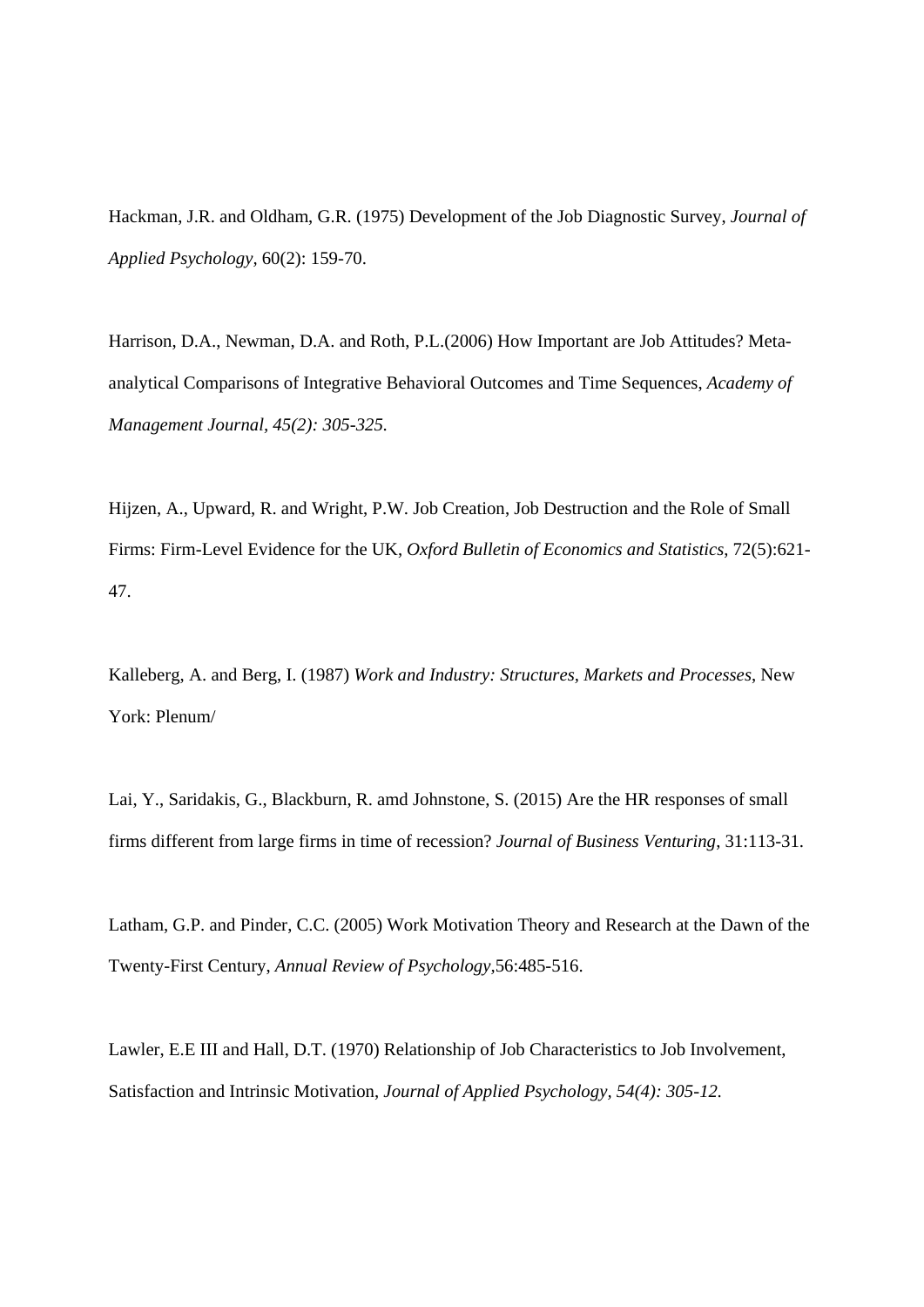Locke, E.A. (1996) Motivation through conscious goal setting, *Applied and Preventive Psychology,* 5(5): 117-124.

McGovern, P., Hill, S., Mills, C. and White, M. (2007) *Market, Class, and Employment*, Oxford: Oxford University Press.

Marlow,S. (2006) Human resource management in smaller firms: A contradiction in terms? *Human Resource Management Review,* 16:467-77.

Matlay, H. (2002) Industrial relations in the SME sector of the British economy: an empirical perspective, *Journal of Small Business and Enterprise Development,* 9(3):307-18.

Osterman, P. (2006) The wage effects of high performance work organization in manufacturing, *Industrial & Labor Relations Review,* 59(2): 187-204.

Ram, M. (1994) *Managing to Survive*, London: Routledge.

Ram, M. and Edwards, P. (2003) Praising Caesar not burying him: What we know about employment relations in small firms, *Work, Employment and Society* 17:719-30

Ramsay, H., Scholarios, D. and Harley, B. (2000) Employees and high-performance work systems: Testing inside the black box, *British Journal of Industrial Relations*, 38(4): 501-32.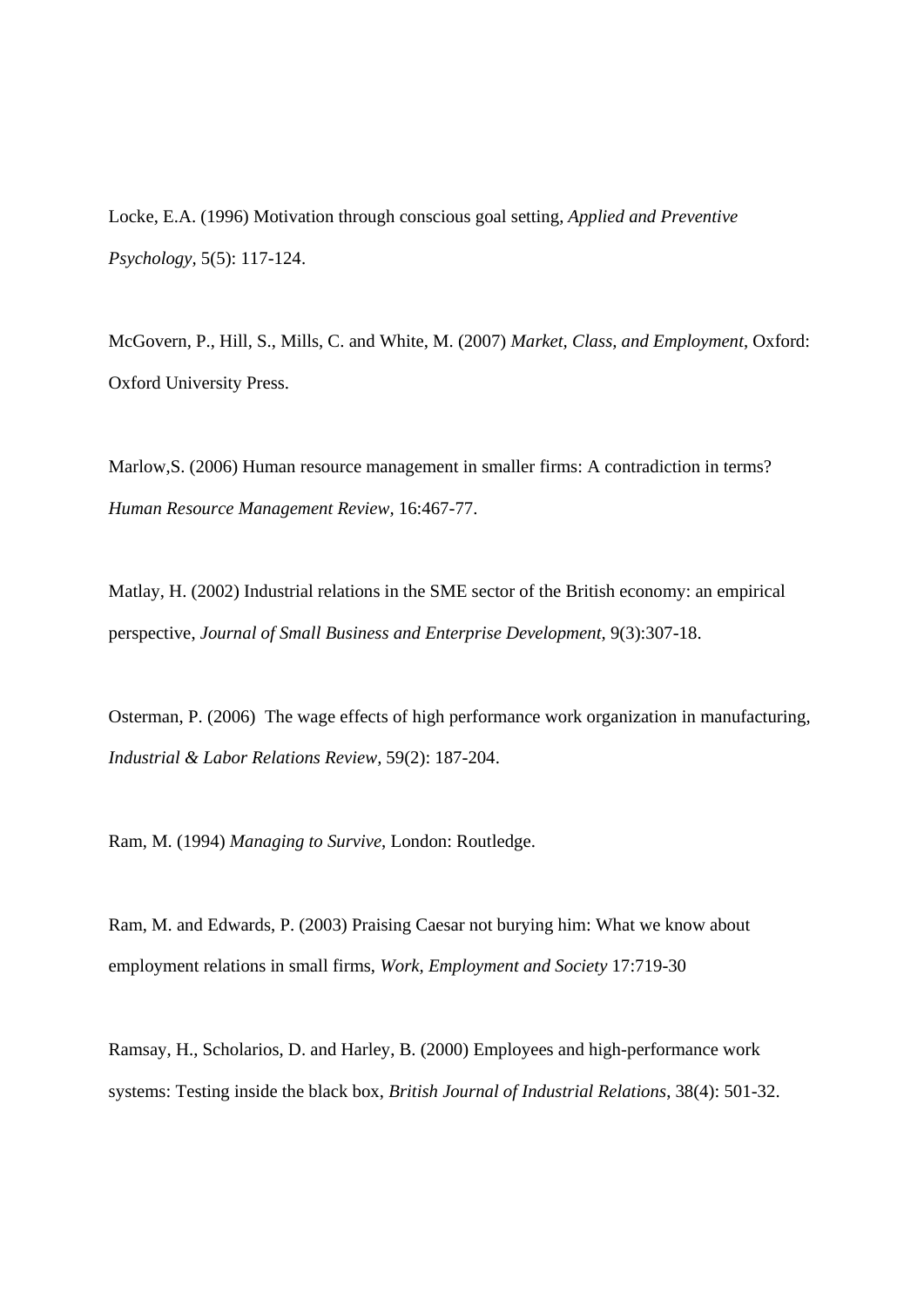Selznick, P. (1957) *Leadership in Administration: A Sociological Interpretation,* New York: Harper & Rowe.

Storey, D., Saridakis, G., Sen-Gupta, D., Edwards, P. and Blackburn, R.A. (2010) Linking HR Formality with Employee Job Quality: The Role of Firm and Workplace Size, *Human Resource Management,* 49(2): 305-29.

Wall, T.D. and Wood, S.J. (2005) The romance of human resource management and business performance, and the case for big science, *Human Relations,* 58(4): 429-62.

Walton, R.E. (1972) How to counter alienation in the plant, *Harvard Business Review,* 72 No. 6: 70-81.

-- (1985) From control to commitment in the workplace, *Harvard Business Review*, 85 No. 2: 77- 84.

Warr, P., Cook, J. and Wall, T. (1979) Scales for the measurement of some work attitudes and aspects of psychological well-being, *Journal of Occupational Psychology,* 52(2): 129-48.

Way, S.A. (2002) High Performance Work Systems and Intermediate Indicators of Firm Performance Within the US Small Business Sector, *Journal of Management,* 28(6): 765-85.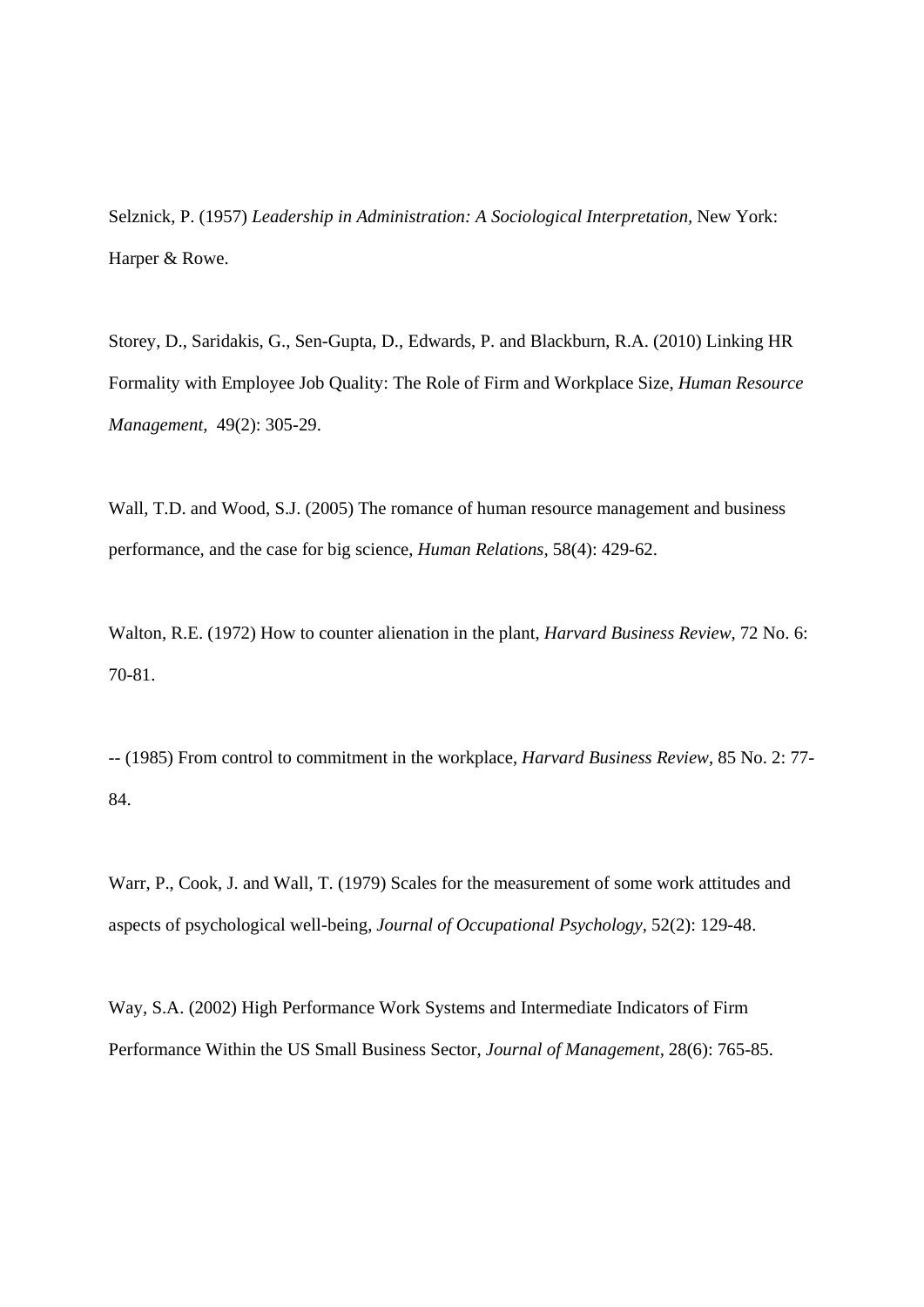Wood, S. and de Menezes, L.M. (2011) High Involvement Management, High Performance Work Systems, and Well-Being, *The International Journal of Human Resource Management, 22(7) 1586-1610.* 

Wright, P.M., Gardner, T.M., Moynihan, L.M. and Allen, M.R. (2005) The relationship between HR practices and firm performance: examining causal order, *Personnel Psychology*, 58(2): 409- 46.

Zatzick, C.D. and Iverson, R.D. (2006) High-involvement management and workforce reduction: Competitive advantage or disadvantage?, *Academy of Management Journal,* 49(5): 999-1015.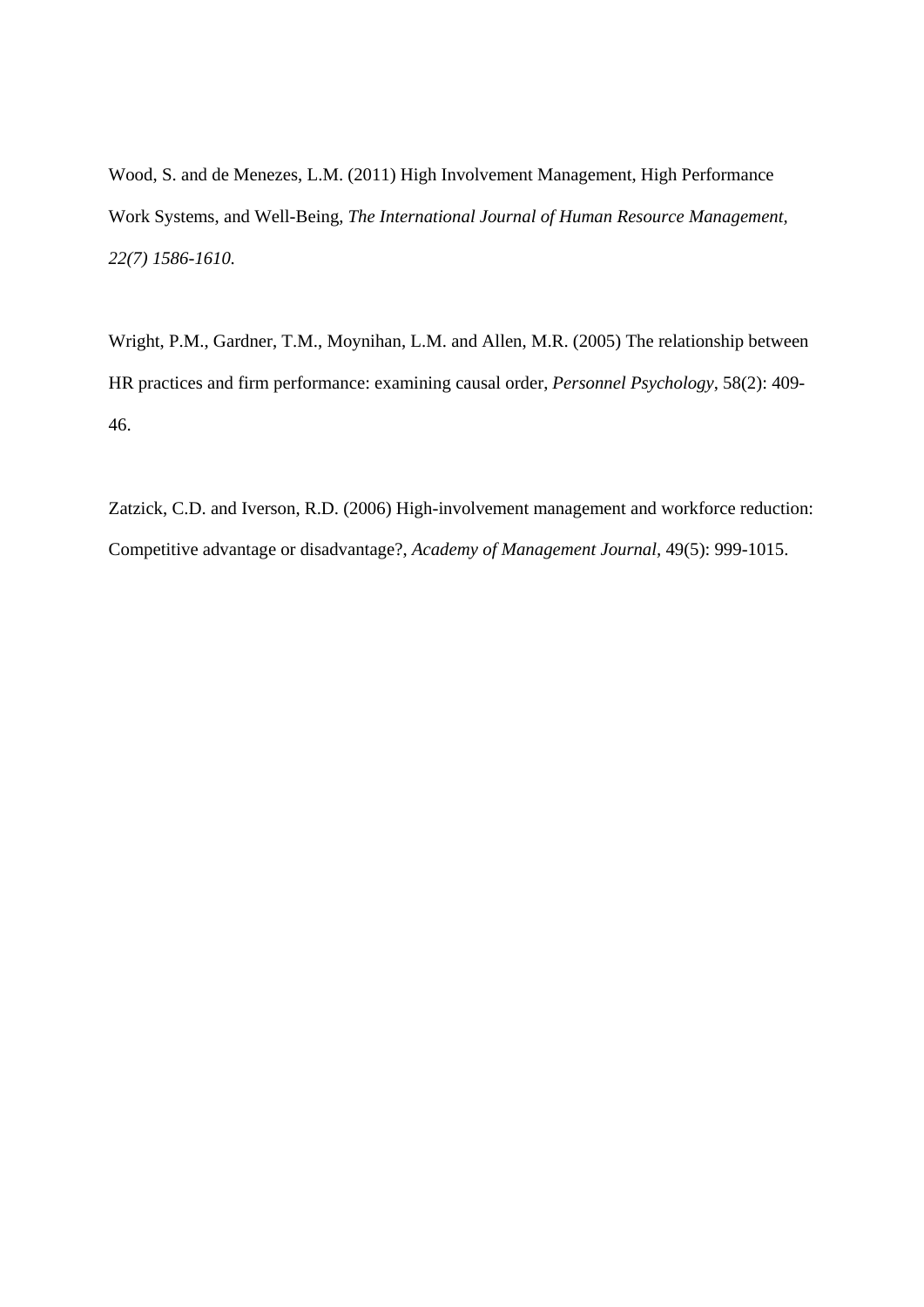#### **Table 1. Organizational Commitment (OC) and Intrinsic Job Satisfaction (IJS) in Small (5-99 employees) Workplaces**

| OC items: To what extent do you agree or disagree | Values taken | Workplace mean | Workplace s.d. |
|---------------------------------------------------|--------------|----------------|----------------|
| I share many of the values of my organization     |              | 0.563          | 0.525          |
| I feel loyal to my organization                   | $-2$ 2       | 0.892          | 0.509          |
| I am proud to tell people who I work for          |              | 0.738          | 0.589          |
| OC summative measure                              | $-66$        | 2.212          | 1.482          |
| IJS items: How satisfied are you with             |              |                |                |
| The sense of achievement you get from your work   |              | 3.857          | 0.485          |
| The scope for using your own initiative           | 15           | 3.912          | 0.441          |
| The amount of influence you have over your job    |              | 3.691          | 0.487          |
| The work itself                                   |              | 3.855          | 0.477          |
| <b>IJS</b> summative measure                      | 420          | 15.333         | 1.695          |

Note: Unweighted data. Item means do not sum to equal summative means because of missing values.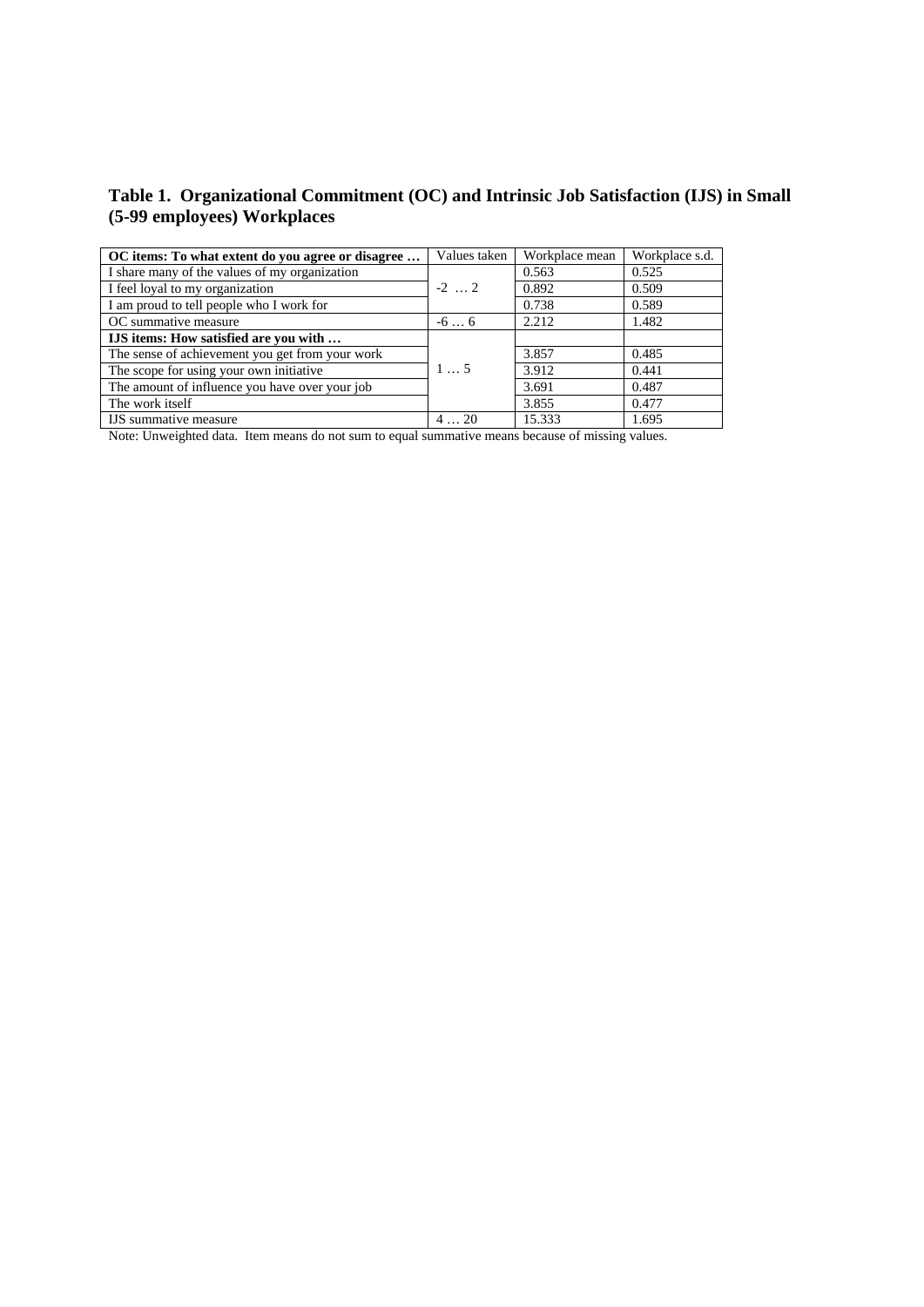| Practices | 5-9 employees | $10-24$   | 25-49     | 50-99     | CORRELLED 70, UNIVERSITED<br>5-99 employees |
|-----------|---------------|-----------|-----------|-----------|---------------------------------------------|
|           |               |           |           |           |                                             |
| (number)  |               | employees | employees | employees |                                             |
|           |               |           |           |           |                                             |
| $1-5$     | 12.2          | 8.0       | 1.8       | 0.7       | 5.9                                         |
|           |               |           |           |           |                                             |
| $6 - 10$  | 25.9          | 16.7      | 13.5      | 6.1       | 15.6                                        |
|           |               |           |           |           |                                             |
| $11 - 15$ | 17.7          | 25.5      | 15.3      | 14.2      | 19.1                                        |
|           |               |           |           |           |                                             |
| $16-20$   | 23.8          | 21.3      | 25.2      | 22.3      | 23.0                                        |
|           |               |           |           |           |                                             |
| $21 - 25$ | 9.5           | 15.9      | 24.5      | 31.1      | 19.8                                        |
|           |               |           |           |           |                                             |
|           |               |           |           |           |                                             |
| $26 - 30$ | 7.5           | 10.5      | 14.1      | 20.3      | 12.8                                        |
|           |               |           |           |           |                                             |
| $31 - 35$ | 2.7           | 2.1       | 4.9       | 4.1       | 3.3                                         |
|           |               |           |           |           |                                             |
| 36-39     | 0.7           | 0.0       | 0.6       | 1.4       | 0.6                                         |
|           |               |           |           |           |                                             |
| All       | 100           | 100       | 100       | 100       | 100                                         |
|           |               |           |           |           |                                             |
| Sample N  | 147           | 239       | 163       | 148       | 697                                         |
|           |               |           |           |           |                                             |
|           |               |           |           |           |                                             |

**Table 2 Distribution of HPWS practice index in small workplaces, by workplace size** column %, unweighted

Note: There are no workplaces in the sample with zero practices or with more than 39 practices.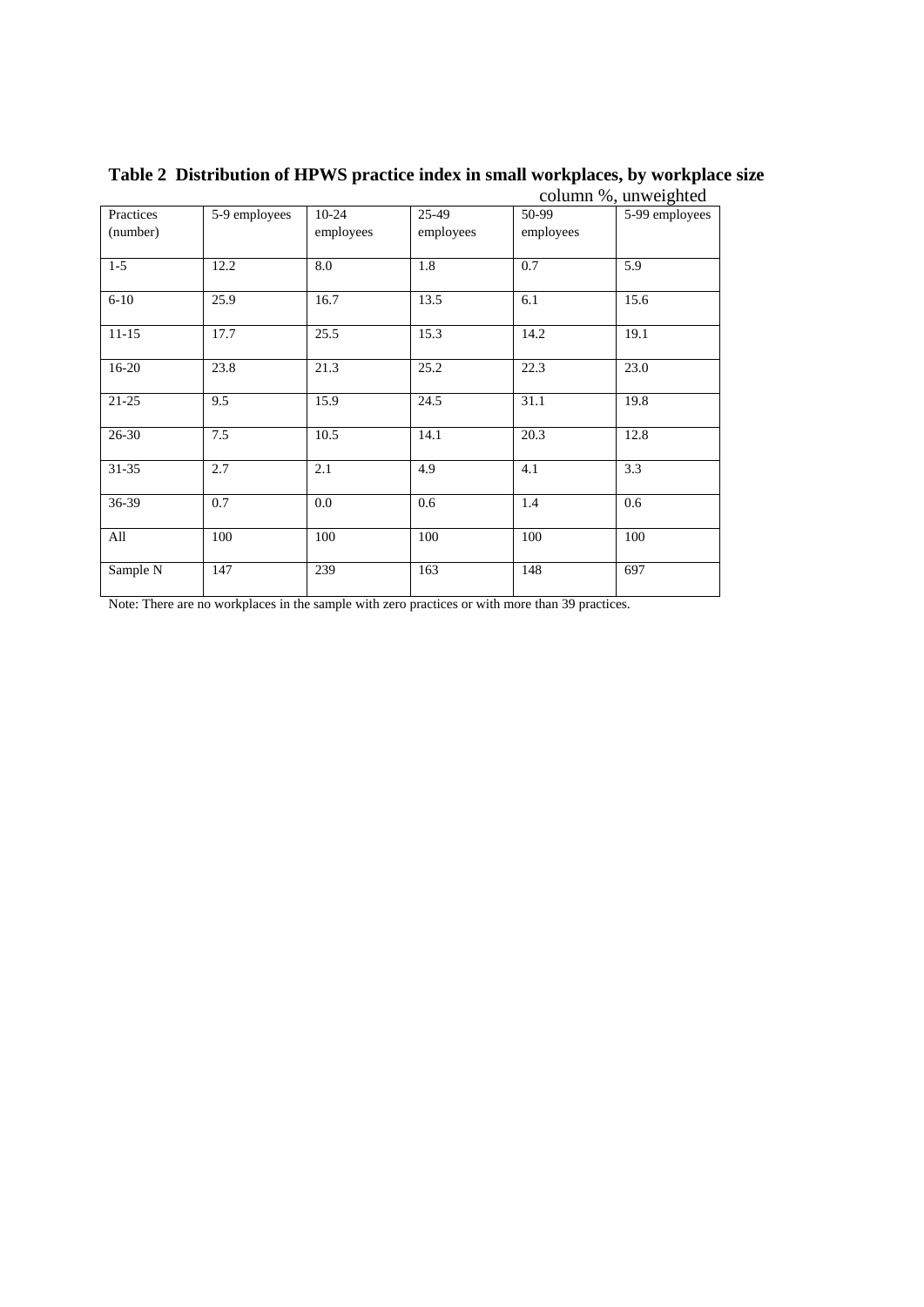**Table 3. Estimated workplace mean score on formality index, by workplace size** 

| Size group $\gg$             | $5-9$ | $10-24$ | 25-49                                                   | 50-99 | 5-99 |
|------------------------------|-------|---------|---------------------------------------------------------|-------|------|
| mean score (s.e.) (weighted) |       |         | $6.5(0.26)$ 6.5 (0.19) 7.8 (0.21) 8.7 (0.18) 6.8 (0.14) |       |      |
| N (unweighted)               | 160   | 252     | 176                                                     | 161   | 749  |

For formality index, see text and Storey et al. (2010).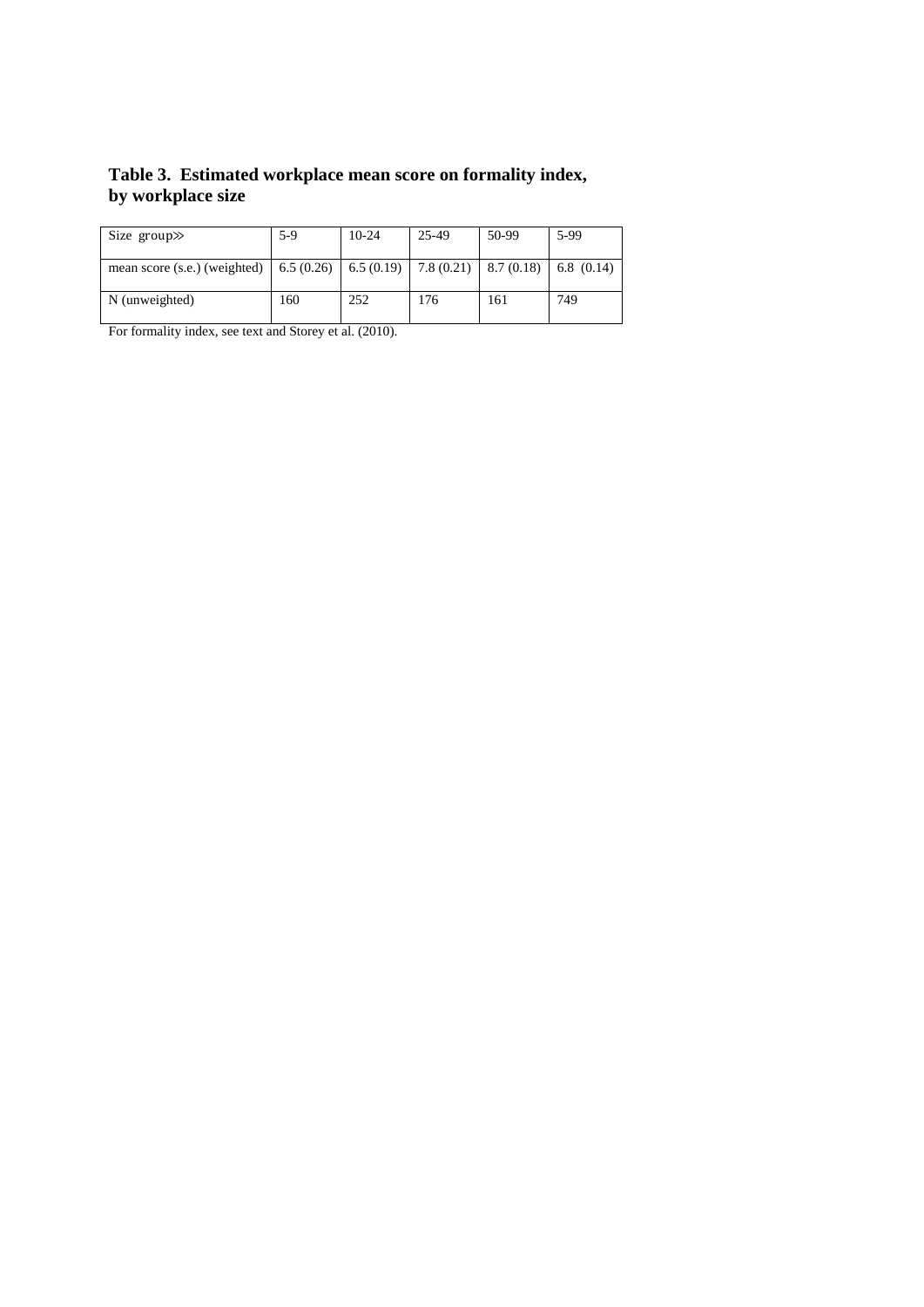### **Table 4. Estimates of effects of HPWS index on overall attitudes, in samples with different workplace size limits**

(from C:\wers04\finoc\xphran2dsize3.log)

| sample   | (a) mean OC              |                          |               |                                      |           |
|----------|--------------------------|--------------------------|---------------|--------------------------------------|-----------|
|          | linear $(b, s.e., t)$    | quadratic (b,s.e,t)      | turning point | $%$ <sup>a</sup> above turning point | $N, R-sq$ |
| $5 - 24$ | $-0.093.0.048 - 1.94 +$  | $0.0033, 0.0013, 2.44*$  | 20            | 25%                                  | 364,0.278 |
| 5-49     | $-0.099, 0.043, -2.29*$  | $0.0034, 0.0012, 2.88**$ | 20            | 29%                                  | 514,0.271 |
| 5-99     | $-0.092, 0.041, -2.24*$  | $0.0032.0.0011.2.93**$   | 20            | 31%                                  | 654,0.259 |
|          | $(b)$ mean IJS           |                          |               |                                      |           |
| $5 - 24$ | $-0.189.0.059 - 3.22$ ** | $0.0064.0.0017.3.73**$   | 20            | 25%                                  | 365,0.294 |
| $5-49$   | $-0.174, 0.053, -3.29**$ | $0.00560000153.77**$     | 20            | 29%                                  | 516,0.269 |
| 5-99     | $-0.156, 0.050, -3.10**$ | $0.0050.00014.3.58**$    | 20            | 31%                                  | 656,0.257 |
|          |                          |                          |               |                                      |           |

Notes: a: Weighted basis.

Standard errors are computed by a robust estimator. All specifications include full controls (see text).

+ significant at 10 per cent level \* significant at 5 per cent level \*\* significant at 1 per cent level.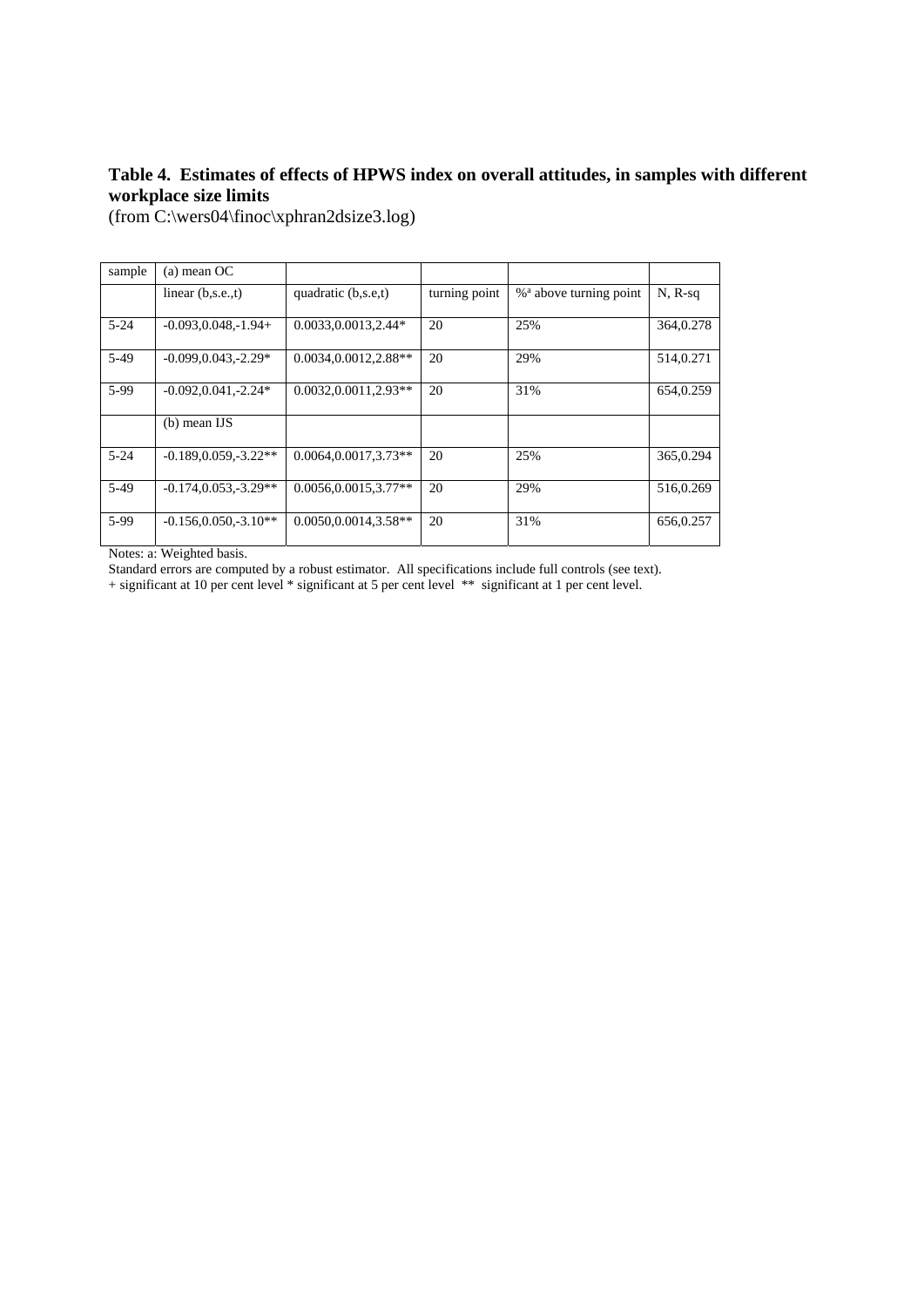**Table 5. Comparison of effects on overall attitudes in models without (1) and with (2) formality, family control and new workplace control variables**  $(from xphran2$ dsize5b.log)

| sample           | model            | $(110111 \text{ A}^2)$ $(110111 \text{ A}^2)$ | mean OC                  |                          |           |
|------------------|------------------|-----------------------------------------------|--------------------------|--------------------------|-----------|
|                  |                  |                                               | linear $(b, s.e., t)$    | quadratic (b,s.e,t)      | $N, R-sq$ |
| $5 - 24$         | (1)              | <b>HPWS</b>                                   | $-0.093, 0.048, -1.94 +$ | 0.0033,0.0013,2.44*      | 364,0.278 |
| $5 - 24$         | (2)              | <b>HPWS</b>                                   | $-0.091, 0.060, -1.51$   | $0.0030, 0.0017, 1.70 +$ | 348,0.252 |
| $5 - 24$         | (2)              | Formal                                        | 0.049,0.050,0.99         | $\overline{a}$           |           |
| $5 - 24$         | $\overline{(2)}$ | Family                                        | $-0.052, 0.188, -0.28$   | <u>.</u>                 |           |
| $5 - 24$         | $\overline{(2)}$ | age $<$ 5 years                               | $-0.182, 0.219, -0.83$   |                          |           |
|                  |                  |                                               |                          |                          |           |
| $5-49$           | $\overline{(1)}$ | <b>HPWS</b>                                   | $-0.099, 0.043, -2.29*$  | 0.0034,0.0012,2.88**     | 514,0.271 |
| $5-49$           | (2)              | <b>HPWS</b>                                   | $-0.101, 0.054, -1.86+$  | $0.0033, 0.0015, 2.15*$  | 495,0.254 |
| $\frac{1}{5.49}$ | (2)              | Formal                                        | 0.050, 0.046, 1.07       | $\sim$ $\sim$ $\sim$     |           |
| $5-49$           | (2)              | Family                                        | $-0.087, 0.171, -0.51$   | $\frac{1}{2}$            |           |
| 5-49             | (2)              | age < 5 years                                 | $-0.223.0.202,-1.10$     |                          |           |
|                  |                  |                                               | mean IJS                 |                          |           |
| $5 - 24$         | $\overline{(1)}$ | <b>HPWS</b>                                   | $-0.189, 0.059, -3.22**$ | $0.0064, 0.0017, 3.73**$ | 365,0.294 |
| $5 - 24$         |                  | <b>HPWS</b>                                   | $-0.208, 0.071, -2.94**$ | $0.0072, 0.0022, 3.31**$ | 349,0.246 |
|                  | $\overline{(2)}$ |                                               |                          |                          |           |
| $5 - 24$         | (2)              | Formal                                        | 0.019,0.058,0.33         | LLL.                     |           |
| $5 - 24$         | (2)              | Family                                        | $-0.214, 0.226, -0.95$   | $- - -$                  |           |
| $5 - 24$         | $\overline{(2)}$ | age < 5 years                                 | $-0.590, 0.325, -1.82+$  | $\overline{a}$           |           |
| $5-49$           | (1)              | <b>HPWS</b>                                   | $-0.174, 0.053, -3.29**$ | $0.0056, 0.0015, 3.77**$ | 516,0.269 |
| $5-49$           | (2)              | <b>HPWS</b>                                   | $-0.190, 0.065, -2.93**$ | $0.0063, 0.0019, 3.33**$ | 497,0.232 |
| $5-49$           | $\overline{(2)}$ | Formal                                        | 0.013,0.054,0.24         | $---$                    |           |
| $5-49$           | $\overline{(2)}$ | Family                                        | $-0.129, 0.205, -0.63$   | $ -$                     |           |
| $5-49$           | $\overline{(2)}$ | age < 5 years                                 | $-0.588, 0.286, -2.06*$  | $\overline{a}$           |           |

Notes: Model (1) is the same as in Table 3. Model (2) adds the index of formality variable, the family ownership dummy and the 'new site' dummy; the HPWS variable is modified by removal of four items that are also present in the formality index; and one control variable (occupational pension) is also omitted for the same reason. Standard errors are computed by a robust estimator. Results for the 5-99 subpopulation are not shown but are available on request.

+ significant at 10 per cent level \* significant at 5 per cent level \*\* significant at 1 per cent level.